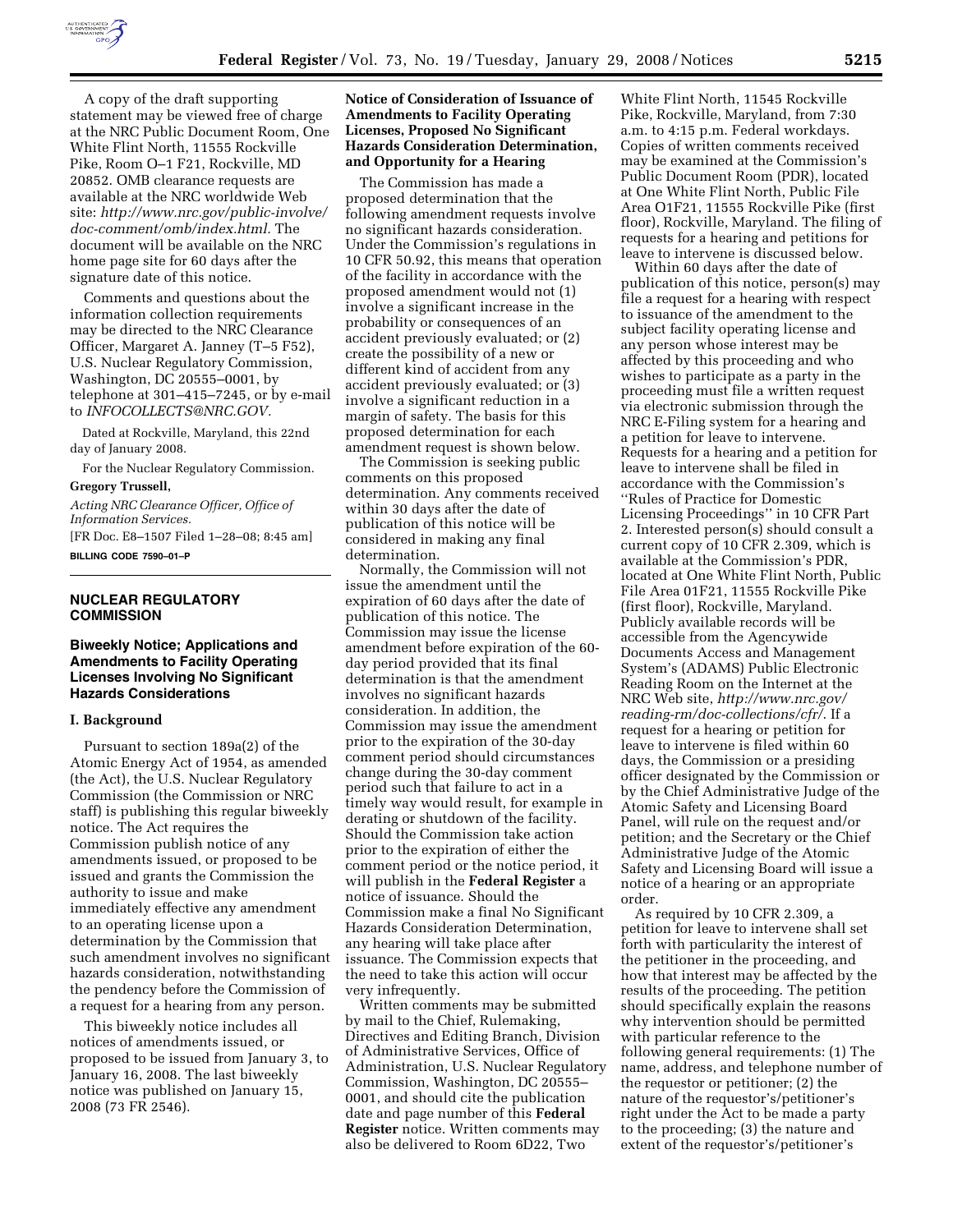property, financial, or other interest in the proceeding; and (4) the possible effect of any decision or order which may be entered in the proceeding on the requestor's/petitioner's interest. The petition must also set forth the specific contentions which the petitioner/ requestor seeks to have litigated at the proceeding.

Each contention must consist of a specific statement of the issue of law or fact to be raised or controverted. In addition, the petitioner/requestor shall provide a brief explanation of the bases for the contention and a concise statement of the alleged facts or expert opinion which support the contention and on which the petitioner/requestor intends to rely in proving the contention at the hearing. The petitioner/requestor must also provide references to those specific sources and documents of which the petitioner is aware and on which the petitioner/requestor intends to rely to establish those facts or expert opinion. The petition must include sufficient information to show that a genuine dispute exists with the applicant on a material issue of law or fact. Contentions shall be limited to matters within the scope of the amendment under consideration. The contention must be one which, if proven, would entitle the petitioner/ requestor to relief. A petitioner/ requestor who fails to satisfy these requirements with respect to at least one contention will not be permitted to participate as a party.

Those permitted to intervene become parties to the proceeding, subject to any limitations in the order granting leave to intervene, and have the opportunity to participate fully in the conduct of the hearing.

If a hearing is requested, and the Commission has not made a final determination on the issue of no significant hazards consideration, the Commission will make a final determination on the issue of no significant hazards consideration. The final determination will serve to decide when the hearing is held. If the final determination is that the amendment request involves no significant hazards consideration, the Commission may issue the amendment and make it immediately effective, notwithstanding the request for a hearing. Any hearing held would take place after issuance of the amendment. If the final determination is that the amendment request involves a significant hazards consideration, any hearing held would take place before the issuance of any amendment.

A request for hearing or a petition for leave to intervene must be filed in

accordance with the NRC E-Filing rule, which the NRC promulgated in August 28, 2007 (72 FR 49139). The E-Filing process requires participants to submit and serve documents over the internet or in some cases to mail copies on electronic storage media. Participants may not submit paper copies of their filings unless they seek a waiver in accordance with the procedures described below.

To comply with the procedural requirements of E-Filing, at least five (5) days prior to the filing deadline, the petitioner/requestor must contact the Office of the Secretary by e-mail at *HEARINGDOCKET@NRC.GOV*, or by calling (301) 415–1677, to request (1) a digital ID certificate, which allows the participant (or its counsel or representative) to digitally sign documents and access the E-Submittal server for any proceeding in which it is participating; and/or (2) creation of an electronic docket for the proceeding (even in instances in which the petitioner/requestor (or its counsel or representative) already holds an NRCissued digital ID certificate). Each petitioner/requestor will need to download the Workplace Forms ViewerTM to access the Electronic Information Exchange (EIE), a component of the E-Filing system. The Workplace Forms ViewerTM is free and is available at *http://www.nrc.gov/sitehelp/e-submittals/install-viewer.html*. Information about applying for a digital ID certificate is available on NRC's public Web site at *http://www.nrc.gov/ site-help/e-submittals/applycertificates.html*.

Once a petitioner/requestor has obtained a digital ID certificate, had a docket created, and downloaded the EIE viewer, it can then submit a request for hearing or petition for leave to intervene. Submissions should be in Portable Document Format (PDF) in accordance with NRC guidance available on the NRC public Web site at *http://www.nrc.gov/site-help/esubmittals.html*. A filing is considered complete at the time the filer submits its documents through EIE. To be timely, an electronic filing must be submitted to the EIE system no later than 11:59 p.m. Eastern Time on the due date. Upon receipt of a transmission, the E-Filing system time-stamps the document and sends the submitter an e-mail notice confirming receipt of the document. The EIE system also distributes an e-mail notice that provides access to the document to the NRC Office of the General Counsel and any others who have advised the Office of the Secretary that they wish to participate in the proceeding, so that the filer need not

serve the documents on those participants separately. Therefore, applicants and other participants (or their counsel or representative) must apply for and receive a digital ID certificate before a hearing request/ petition to intervene is filed so that they can obtain access to the document via the E-Filing system.

A person filing electronically may seek assistance through the ''Contact Us'' link located on the NRC Web site at *http://www.nrc.gov/site-help/esubmittals.html* or by calling the NRC technical help line, which is available between 8:30 a.m. and 4:15 p.m., Eastern Time, Monday through Friday. The help line number is (800) 397–4209 or locally, (301) 415–4737.

Participants who believe that they have a good cause for not submitting documents electronically must file a motion, in accordance with 10 CFR 2.302(g), with their initial paper filing requesting authorization to continue to submit documents in paper format. Such filings must be submitted by: (1) First-class mail addressed to the Office of the Secretary of the Commission, U.S. Nuclear Regulatory Commission, Washington, DC 20555–0001, *Attention:*  Rulemaking and Adjudications Staff; or (2) courier, express mail, or expedited delivery service to the Office of the Secretary, Sixteenth Floor, One White Flint North, 11555 Rockville Pike, Rockville, Maryland 20852, *Attention:*  Rulemaking and Adjudications Staff. Participants filing a document in this manner are responsible for serving the document on all other participants. Filing is considered complete by firstclass mail as of the time of deposit in the mail, or by courier, express mail, or expedited delivery service upon depositing the document with the provider of the service.

Non-timely requests and/or petitions and contentions will not be entertained absent a determination by the Commission, the presiding officer, or the Atomic Safety and Licensing Board that the petition and/or request should be granted and/or the contentions should be admitted, based on a balancing of the factors specified in 10 CFR  $2.309(c)(1)(i)$ –(viii). To be timely, filings must be submitted no later than 11:59 p.m. Eastern Time on the due date.

Documents submitted in adjudicatory proceedings will appear in NRC's electronic hearing docket which is available to the public at *http:// ehd.nrc.gov/EHD*\_*Proceeding/home.asp*, unless excluded pursuant to an order of the Commission, an Atomic Safety and Licensing Board, or a Presiding Officer. Participants are requested not to include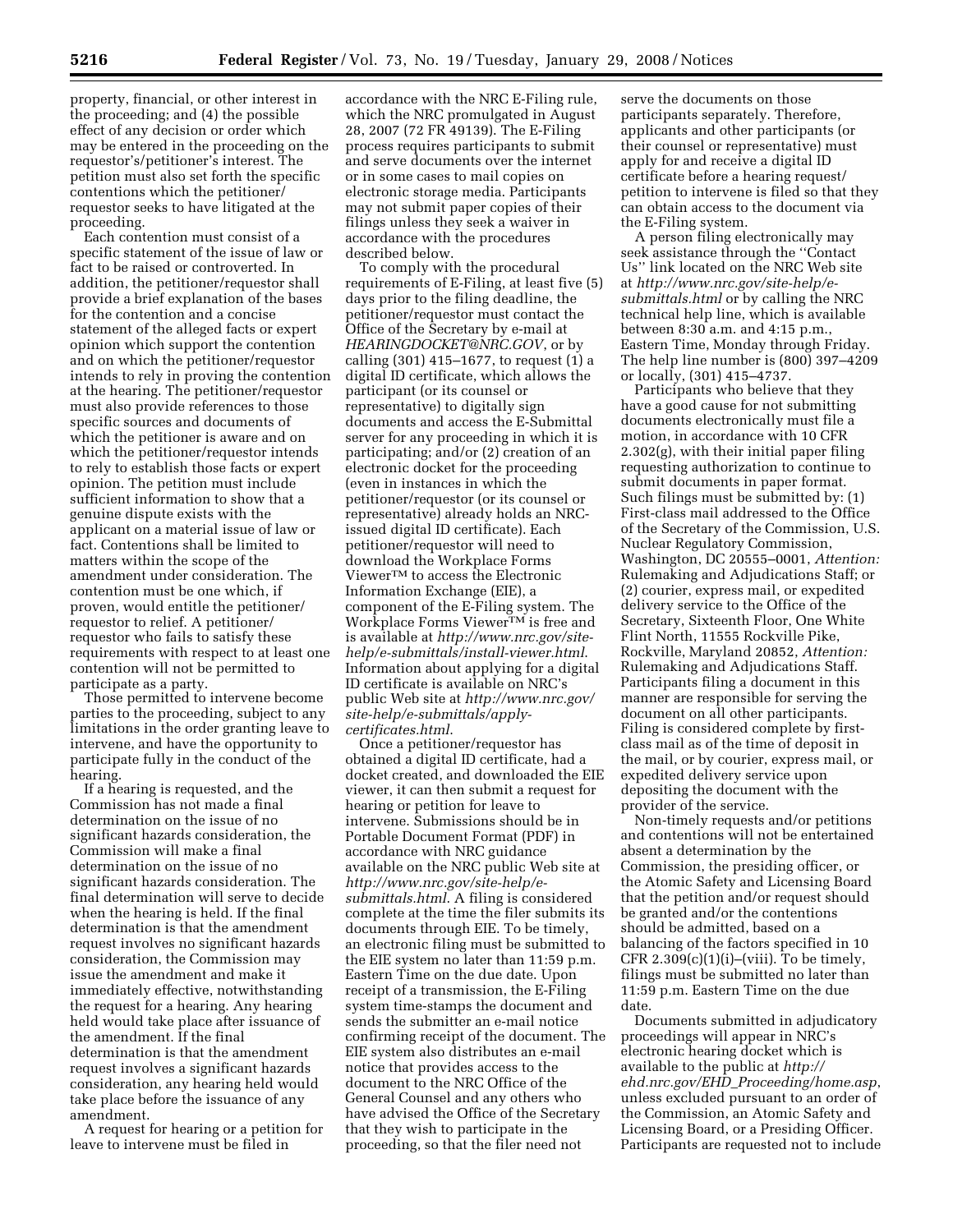personal privacy information, such as social security numbers, home addresses, or home phone numbers in their filings. With respect to copyrighted works, except for limited excerpts that serve the purpose of the adjudicatory filings and would constitute a Fair Use application, participants are requested not to include copyrighted materials in their submission.

For further details with respect to this amendment action, see the application for amendment which is available for public inspection at the Commission's PDR, located at One White Flint North, Public File Area 01F21, 11555 Rockville Pike (first floor), Rockville, Maryland. Publicly available records will be accessible from the ADAMS Public Electronic Reading Room on the Internet at the NRC Web site, *http:// www.nrc.gov/reading-rm/adams.html*. If you do not have access to ADAMS or if there are problems in accessing the documents located in ADAMS, contact the PDR Reference staff at 1 (800) 397– 4209, (301) 415–4737 or by e-mail to *pdr@nrc.gov*.

*Arizona Public Service Company, et al., Docket Nos. STN 50–528, STN 50– 529, and STN 50–530, Palo Verde Nuclear Generating Station, Units 1, 2, and 3, Maricopa County, Arizona*. *Date of amendment request:* 

November 14, 2007. *Description of amendment request:*  The proposed amendments would modify the Technical Specifications (TS) by adding Limiting Condition for Operation (LCO) 3.0.8 on the inoperability of snubbers using the Consolidated Line Item Improvement Process (CLIIP). The proposed

amendments would also make conforming changes to TS LCO 3.0.1. This request is consistent with NRCapproved Industry/Technical Specification Task Force (TSTF) Traveler No. 372, Revision 4, ''Addition of LCO 3.0.8, Inoperability of Snubbers.''

The NRC staff issued a notice of opportunity for comment in the **Federal Register** on November 24, 2004 (69 FR 68412), on possible license amendments adopting TSTF–372 using the NRC's CLIIP for amending licensees' TSs, which included a model safety evaluation (SE) and model no significant hazards consideration (NSHC) determination. The NRC staff subsequently issued a notice of availability of the models for referencing in license amendment applications in the **Federal Register** on May 4, 2005 (70 FR 23252), which included the resolution of public comments on the model SE. The May 4, 2005, notice of

availability referenced the November 24, 2004, notice. The licensee has affirmed the applicability of the following NSHC determination in its application.

*Basis for proposed no significant hazards consideration determination:*  As required by 10 CFR 50.91(a), an analysis of the issue of no significant hazards consideration is presented below:

Criterion 1—The proposed change[s] [do] not involve a significant increase in the probability or consequences of an accident previously evaluated.

The proposed change[s] [allow] a delay time for entering a supported system technical specification (TS) when the inoperability is due solely to an inoperable snubber if risk is assessed and managed. The postulated seismic event requiring snubbers is a low-probability occurrence and the overall TS system safety function would still be available for the vast majority of anticipated challenges. Therefore, the probability of an accident previously evaluated is not significantly increased, if at all. The consequences of an accident while relying on allowance provided by proposed LCO 3.0.8 are no different than the consequences of an accident while relying on the TS required actions in effect without the allowance provided by proposed LCO 3.0.8. Therefore, the consequences of an accident previously evaluated are not significantly affected by [these] change[s]. The addition of a requirement to assess and manage the risk introduced by [these] change[s] will further minimize possible concerns. Therefore, [these] change[s] [do] not involve a significant increase in the probability or consequences of an accident previously evaluated.

Criterion 2—The proposed change[s] [do] not create the possibility of a new or different kind of accident from any accident previously evaluated.

The proposed change[s] [do] not involve a physical alteration of the plant (no new or different type of equipment will be installed). Allowing delay times for entering [a] supported system TS when inoperability is due solely to inoperable snubbers, if risk is assessed and managed, will not introduce new failure modes or effects and will not, in the absence of other unrelated failures, lead to an accident whose consequences exceed the consequences of accidents previously evaluated. The addition of a requirement to assess and manage the risk introduced by [these] change[s] will further minimize possible concerns. Thus, [these] change[s] [do] not create the possibility of a new or different kind of accident from an accident previously evaluated.

Criterion 3—The proposed change[s] [do] not involve a significant reduction in the margin of safety.

The proposed change[s] [allow] a delay time for entering a supported system TS when the inoperability is due solely to an inoperable snubber, if risk is assessed and managed. The postulated seismic event requiring snubbers is a low-probability occurrence and the overall TS system safety function would still be available for the vast majority of anticipated challenges. The risk impact of the proposed TS changes was assessed following the three-tiered approach recommended in [NRC] RG [Regulatory Guide] 1.177. A bounding risk assessment was performed to justify the proposed TS changes. This application of LCO 3.0.8 is predicated upon the licensee's performance of a risk assessment and the management of plant risk[, which is required by the proposed TS 3.0.8]. The net change to the margin of safety is insignificant. Therefore, [these] change[s] [do] not involve a significant reduction in a margin of safety.

The NRC staff proposes to determine that the amendment request involves no significant hazards consideration.

*Attorney for licensee:* Michael G. Green, Senior Regulatory Counsel, Pinnacle West Capital Corporation, P.O. Box 52034, Mail Station 8695, Phoenix, Arizona 85072–2034

*NRC Branch Chief:* Thomas G. Hiltz.

*Carolina Power & Light Company, Docket Nos. 50–325 and 50–324, Brunswick Steam Electric Plant, Units 1 and 2, Brunswick County, North Carolina*.

*Date of amendments request:*  September 29, 2007, as supplemented on December 7, 2007.

*Description of amendments request:*  The amendment would revise the Technical Specification (TS) Administrative Controls section pertaining to the American Society of Mechanical Engineers (ASME) Boiler and Pressure Vessel Code (Code) requirements for inservice testing of pumps and valves. The changes are based on Technical Specification Task Force (TSTF) Traveler TSTF–479, ''Changes to Reflect Revision of 10 CFR 50.55a,'' as modified by TSTF–497, ''Limit Inservice Testing Program SR 3.0.2 Application to Frequencies of 2 Years or Less.''

*Basis for proposed no significant hazards consideration determination:*  As required by 10 CFR 50.91(a), the licensee has provided its analysis of the issue of no significant hazards consideration, which is presented below:

1. Does the proposed change involve a significant increase in the probability or consequences of an accident previously evaluated?

*Response:* No.

The proposed change revises TS 5.5.6, ''Inservice Testing Program,'' for consistency with the requirements of 10 CFR 50.55a(f)(4) regarding the inservice testing of pumps and valves which are classified as ASME Code Class 1, Class 2, and Class 3. The proposed change incorporates revisions to the ASME Code that result in a net improvement in the measures for testing pumps and valves.

The proposed change does not impact any accident initiators or analyzed events or assumed mitigation of accident or transient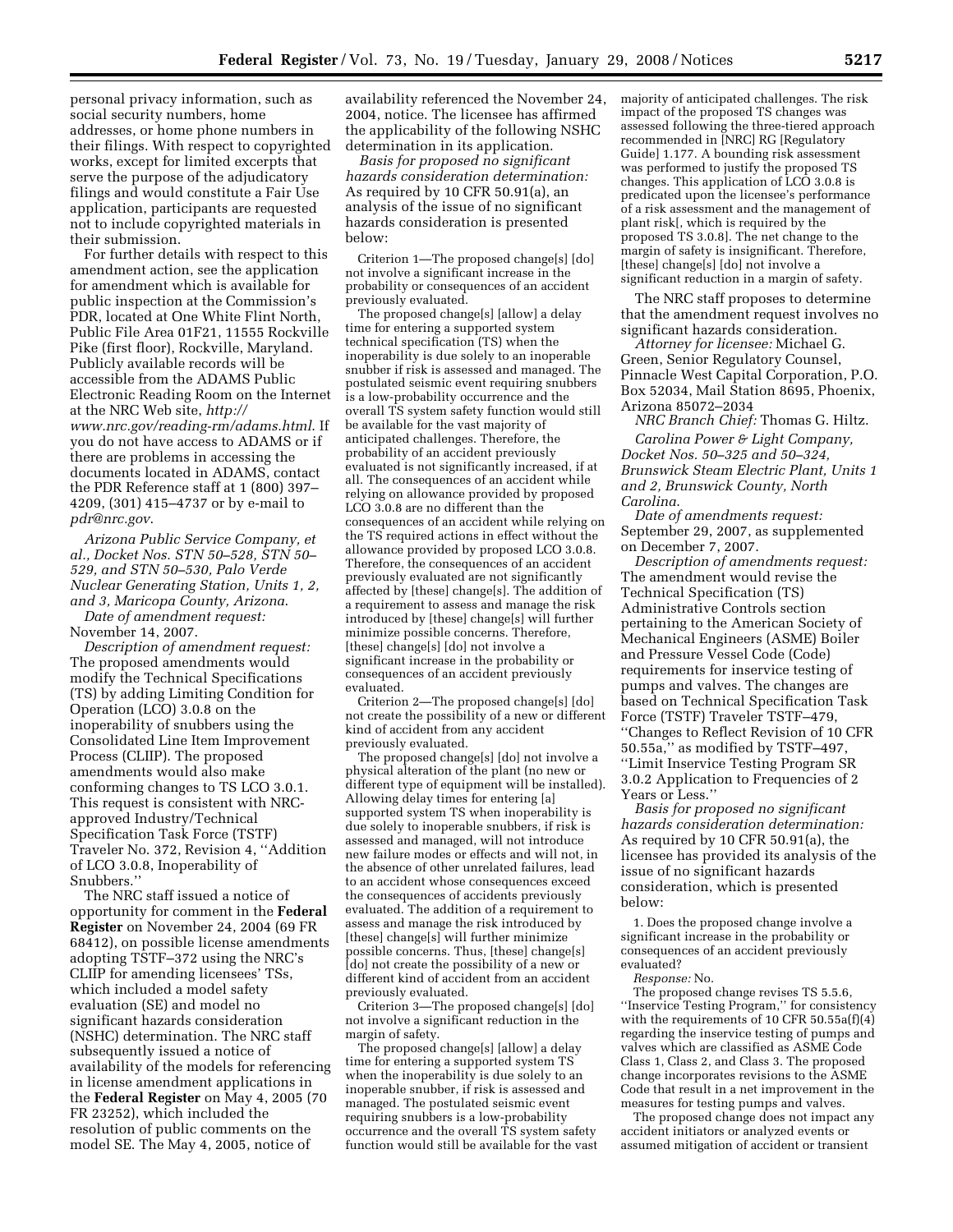events. The proposed change does not involve the addition or removal of any equipment, or any design changes to the facility. Therefore, this proposed change does not involve an increase in the probability or consequences of an accident previously evaluated.

2. Does the proposed change create the possibility of a new or different kind of accident from any accident previously evaluated?

*Response:* No.

The proposed change revises TS 5.5.6, ''Inservice Testing Program,'' for consistency with the requirements of 10 CFR 50.55a(f)(4) regarding the inservice testing of pumps and valves which are classified as ASME Code Class 1, Class 2, and Class 3. The proposed change incorporates revisions to the ASME Code that result in a net improvement in the measures for testing pumps and valves.

The proposed change does not involve a modification to the physical configuration of the plant (i.e., no new equipment will be installed) or involve a change in the methods governing normal plant operation. The proposed change will not impose any new or different requirements or introduce a new accident initiator, accident precursor, or malfunction mechanism. Additionally, there is no change in the types or increases in the amounts of any effluent that may be released offsite and there is no increase in individual or cumulative occupational exposure. Therefore, the proposed change does not create the possibility of an accident of a different kind than previously evaluated.

3. Does the proposed change involve a significant reduction in a margin of safety? *Response:* No.

The proposed change revises TS 5.5.6, ''Inservice Testing Program,'' for consistency with the requirements of 10 CFR 50.55a(f)(4) regarding the inservice testing of pumps and valves which are classified as ASME Code Class 1, Class 2, and Class 3. The proposed change does not involve a modification to the physical configuration of the plant (*i.e.*, no new equipment will be installed) or change the methods governing normal plant operation. The proposed change incorporates revisions to the ASME Code that result in a net improvement in the measures for testing pumps and valves. The safety function of the affected pumps and valves will be maintained. Therefore, the proposed change does not involve a significant reduction in a margin of safety.

The NRC staff has reviewed the licensee's analysis and, based on this review, it appears that the three standards of 10 CFR 50.92(c) are satisfied. Therefore, the NRC staff proposes to determine that the amendment request involves no significant hazards consideration.

*Attorney for licensee:* David T. Conley, Associate General Counsel II— Legal Department, Progress Energy Service Company, LLC, Post Office Box 1551, Raleigh, North Carolina 27602.

*NRC Branch Chief:* Thomas H. Boyce. *Duke Power Company LLC, et al.,* 

*Docket Nos. 50–413 and 50–414,* 

*Catawba Nuclear Station, Units 1 and 2, York County, South Carolina.* 

*Duke Power Company LLC, Docket Nos. 50–369 and 50–370, McGuire Nuclear Station, Units 1 and 2, Mecklenburg County, North Carolina.* 

*Date of amendment request:*  November 12, 2007.

*Description of amendment request:*  The amendments would approve proposed changes to the licensing bases and final updated safety analysis report for both the Catawba Nuclear Power Station, Units 1 and 2, and the McGuire Nuclear Power Station, Units 1 and 2, concerning Revision 1 to DPC–NE– 1005–P, Nuclear Design Methodology Using CASMO–4/SlMULATE–3 MOX.

*Basis for proposed no significant hazards consideration determination:*  As required by 10 CFR 50.91(a), the licensee has provided its analysis of the issue of no significant hazards consideration, which is presented below:

1. Does the proposed amendment involve a significant increase in the probability or consequences of an accident previously evaluated?

*Response:* No.

The proposed UFSAR change to allow the use of the CASMO–4/SIMULATE–3 MOX reload design software to analyze reactor cores with fuel containing gadolinia does not involve a significant increase in the probability or consequences of an accident previously evaluated. The CASMO–4 and SIMULATE–3 MOX codes are used to perform reactivity and power distribution calculations to develop power distribution limits and provide confirmation of reactivity and power distribution input assumptions used in the evaluation of UFSAR Chapter 15 accidents. The SIMULATE–3 MOX code is also used to confirm the acceptability of thermal limits at post accident conditions. Since the CASMO–4/SIMULATE–3 MOX software is not used in the operation of any plant equipment, the probability of an accident previously evaluated in the UFSAR is not increased.

The benchmark calculations performed in Revision 1 to DPC–NE–1005–P verified the acceptability of the CASMO–4/SIMULATE–3 MOX codes for performing reload design calculations for reactor cores containing gadolinia. These calculations confirmed the accuracy of the codes and developed a methodology for calculating power distribution uncertainties for use in reload design calculations. The use of power distribution uncertainties applicable to gadolinia core designs in conjunction with predicted peaking factors ensures that thermal accident acceptance criteria are satisfied.

Therefore, the proposed amendment does not involve a significant increase in the probability or consequences of an accident previously evaluated.

2. Does the proposed amendment create the possibility of a new or different kind of accident from any accident previously evaluated?

*Response:* No.

The extension of the reload design software to perform reload design calculations for reactor cores containing gadolinia will not create the possibility of a new or different kind of accident from any accident previously evaluated. The CASMO–4/ SIMULATE–3 MOX software is not installed in any plant equipment and therefore the software is incapable of initiating an equipment malfunction that would result in a new or different type of accident from any previously evaluated. The evaluation of UFSAR accidents and the associated acceptance criteria for these accidents remains unchanged.

Therefore, the proposed amendment does not create the possibility of a new or different kind of accident from any accident previously evaluated.

3. Does the proposed amendment involve a significant reduction in a margin of safety? *Response:* No.

The extension of the CASMO–4/ SIMULATE–3 MOX reload design software to perform reload design calculations for reactor cores containing gadolinia will not involve a significant reduction in a margin of safety.

Margin of safety is related to the confidence in the ability of the fission product barriers to perform their design function during and following an accident. These barriers include the fuel cladding, the reactor coolant system and the containment system. The reload design process assures the acceptability of thermal limits under normal, transient, and accident conditions. The CASMO–4/SIMULATE–3 MOX reload design software was qualified for the analysis of reactor cores containing gadolinia in Revision 1 to DPC–NE–1005–P and a methodology for developing appropriate power distribution uncertainties for application in reload design analyses was developed. The use of these uncertainties for analysis of reload cores with gadolinia ensures that design and safety limits are satisfied such that the fission product barriers perform their design function.

Therefore, the proposed amendment does not involve a significant reduction in a margin of safety.

The NRC staff has reviewed the licensee's analysis and, based on this review, it appears that the three standards of 10 CFR 50.92(c) are satisfied. Therefore, the NRC staff proposes to determine that the amendment request involves no significant hazards consideration.

*Attorney for licensee:* Ms. Lisa F. Vaughn, Associate General Counsel and Managing Attorney, Duke Energy Carolinas, LLC, 526 South Church Street, EC07H, Charlotte, NC 28202.

*NRC Branch Chief:* John Stang, Acting.

*Entergy Nuclear Operations, Inc., Docket No. 50–293, Pilgrim Nuclear Power Station, Plymouth County, Massachusetts.* 

*Date of amendment request:*  November 29, 2007.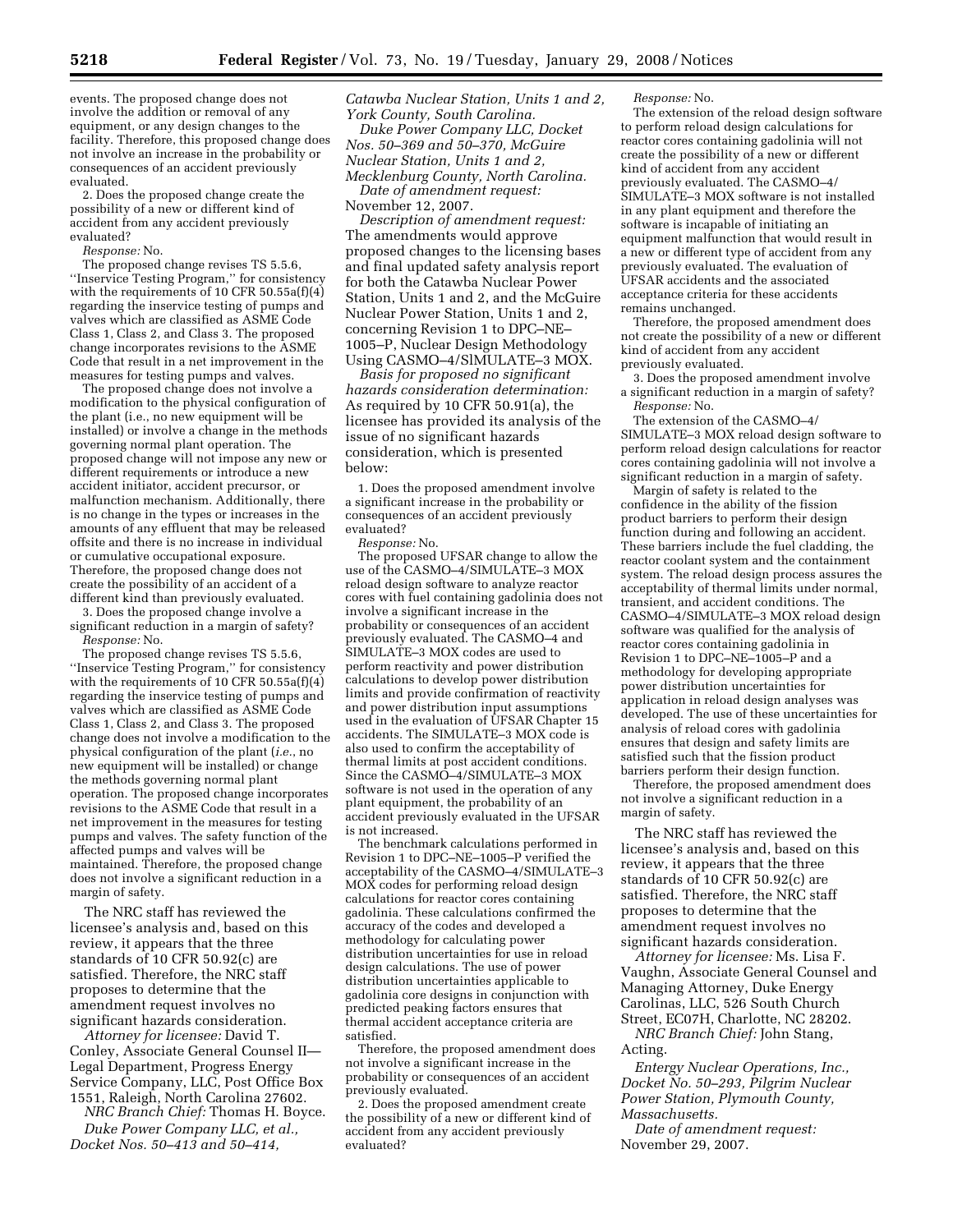*Description of amendment request:*  The proposed amendment would revise the Technical Specification (TS) requirements related to control room envelope habitability in TS 3.7.B.2 ''Control Room High Efficiency Air Filtration System (CRHEAFS)'' and TS Section 5.5 ''Administrative Controls— Programs and Manuals'' consistent with Technical Specification Task Force (TSTF)-448, Revision 3.

The availability of TS improvement was announced in the **Federal Register**  on January 17, 2007 (72 FR 2022), including a model safety evaluation and model no significant hazards consideration (NSHC) determination, as part of the consolidated line item improvement process.

*Basis for proposed no significant hazards consideration determination:*  As required by 10 CFR 50.91(a), an analysis of the issue of no significant hazards consideration is presented below:

Criterion 1—The proposed change does not involve a significant increase in the probability or consequences of an accident previously evaluated.

The proposed change does not adversely affect accident initiators or precursors nor alter the design assumptions, conditions, or configuration of the facility. The proposed change does not alter or prevent the ability of structures, systems, and components (SSCs) to perform their intended function to mitigate the consequences of an initiating event within the assumed acceptance limits. The proposed change revises the TS for the CRE emergency ventilation system, which is a mitigation system designed to minimize unfiltered air leakage into the CRE and to filter the CRE atmosphere to protect the CRE occupants in the event of accidents previously analyzed. An important part of the CRE emergency ventilation system is the CRE boundary. The CRE emergency ventilation system is not an initiator or precursor to any accident previously evaluated. Therefore, the probability of any accident previously evaluated is not increased. Performing tests to verify the operability of the CRE boundary and implementing a program to assess and maintain CRE habitability ensure that the CRE emergency ventilation system is capable of adequately mitigating radiological consequences to CRE occupants during accident conditions, and that the CRE emergency ventilation system will perform as assumed in the consequence analyses of design basis accidents. Thus, the consequences of any accident previously evaluated are not increased. Therefore, the proposed change does not involve a significant increase in the probability or consequences of an accident previously evaluated.

Criterion 2—The proposed change does not create the possibility of a new or different kind of accident from any accident previously evaluated.

The proposed change does not impact the accident analysis. The proposed change does

not alter the required mitigation capability of the CRE emergency ventilation system, or its functioning during accident conditions as assumed in the licensing basis analyses of design basis accident radiological consequences to CRE occupants. No new or different accidents result from performing the new surveillance or following the new program. The proposed change does not involve a physical alteration of the plant (i.e., no new or different type of equipment will be installed) or a significant change in the methods governing normal plant operation. The proposed change does not alter any safety analysis assumptions and is consistent with current plant operating practice. Therefore, this change does not create the possibility of a new or different kind of accident from any accident previously evaluated.

Criterion 3—The proposed change does not involve a significant reduction in a margin of safety.

The proposed change does not alter the manner in which safety limits, limiting safety system settings or limiting conditions for operation are determined. The proposed change does not affect safety analysis acceptance criteria. The proposed change will not result in plant operation in a configuration outside the design basis for an unacceptable period of time without compensatory measures. The proposed change does not adversely affect systems that respond to safely shut down the plant and to maintain the plant in a safe shutdown condition. Therefore, the proposed change does not involve a significant reduction in a margin of safety.

The NRC staff has reviewed the licensee's analysis and, based on this review, it appears that the three standards of 10 CFR 50.92(c) are satisfied. Therefore, the NRC staff proposes to determine that the amendment request involves no significant hazards consideration.

*Attorney for licensee:* Mr. William C. Dennis, Assistant General Counsel, Entergy Nuclear Operations, Inc., 400 Hamilton Avenue, White Plains, NY 10601.

*NRC Branch Chief:* Mark G. Kowal. *Entergy Operations Inc., Docket No. 50–382, Waterford Steam Electric Station, Unit 3, St. Charles Parish, Louisiana.* 

*Date of amendment request:* January 2, 2008.

*Description of amendment request:*  The proposed amendment revises the action requirements for certain inoperable containment isolation valves in Technical Specification 3/4.6.3, ''Containment Isolation Valves,'' to increase the allowed outage time from 4 hours to 72 hours.

*Basis for proposed no significant hazards consideration determination:*  As required by 10 CFR 50.91(a), the licensee has provided its analysis of the issue of no significant hazards

consideration, which is presented below:

1. Does the proposed change involve a significant increase in the probability or consequences of an accident previously evaluated?

*Response:* No.

The proposed change modifies existing action requirements for inoperable containment isolation valves. The condition evaluated, the Action requirements and the associated allowed outage times do not impact initiating conditions for any accident previously evaluated. Containment integrity will continue to be maintained by the closed system when the proposed actions are implemented. The new action requirement provides appropriate remedial actions to be taken in response to an inoperable containment isolation valve in a closed system while minimizing the risk associated with continued operation. Therefore, the proposed change does not involve a significant increase in the probability or consequences of an accident previously evaluated.

2. Does the proposed change create the possibility of a new or different kind of accident from any accident previously evaluated?

*Response:* No.

The proposed change does not involve any changes to plant equipment or system design functions. The specification for containment isolation valves provides controls for maintaining the containment pressure boundary. The new action requirement and surveillance requirement are sufficient to ensure that the containment isolation function is maintained. No new accident initiators are introduced by this change. Therefore, the proposed change does not create the possibility of a new or different kind of accident from any previously evaluated.

3. Does the proposed change involve a significant reduction in a margin of safety? *Response:* No.

The new action requirement does not involve a significant reduction in the margin of safety. The proposed action for an inoperable containment isolation valve in a closed system minimizes the risk of continued operation under the specified conditions, considering the reliability of the closed system (i.e., passive barrier), a reasonable time for repairs or replacement of the isolation feature, and that 72 hours is typically provided for losing one train of redundancy throughout the NUREGs, and the low probability of a design basis accident occurring during the allowed outage time period (reference TSTF [Technical Specifications Task Force ]-30). Should the penetration required to be isolated, Technical Specification 3.6.1.1 provides the surveillance requirement to verify at least once every 31 days that the affected penetration flow path is isolated if the penetration is not capable of being closed by operable containment isolation valves. Therefore, the proposed change does not involve a significant reduction in a margin of safety.

The NRC staff has reviewed the licensee's analysis and, based on this review, it appears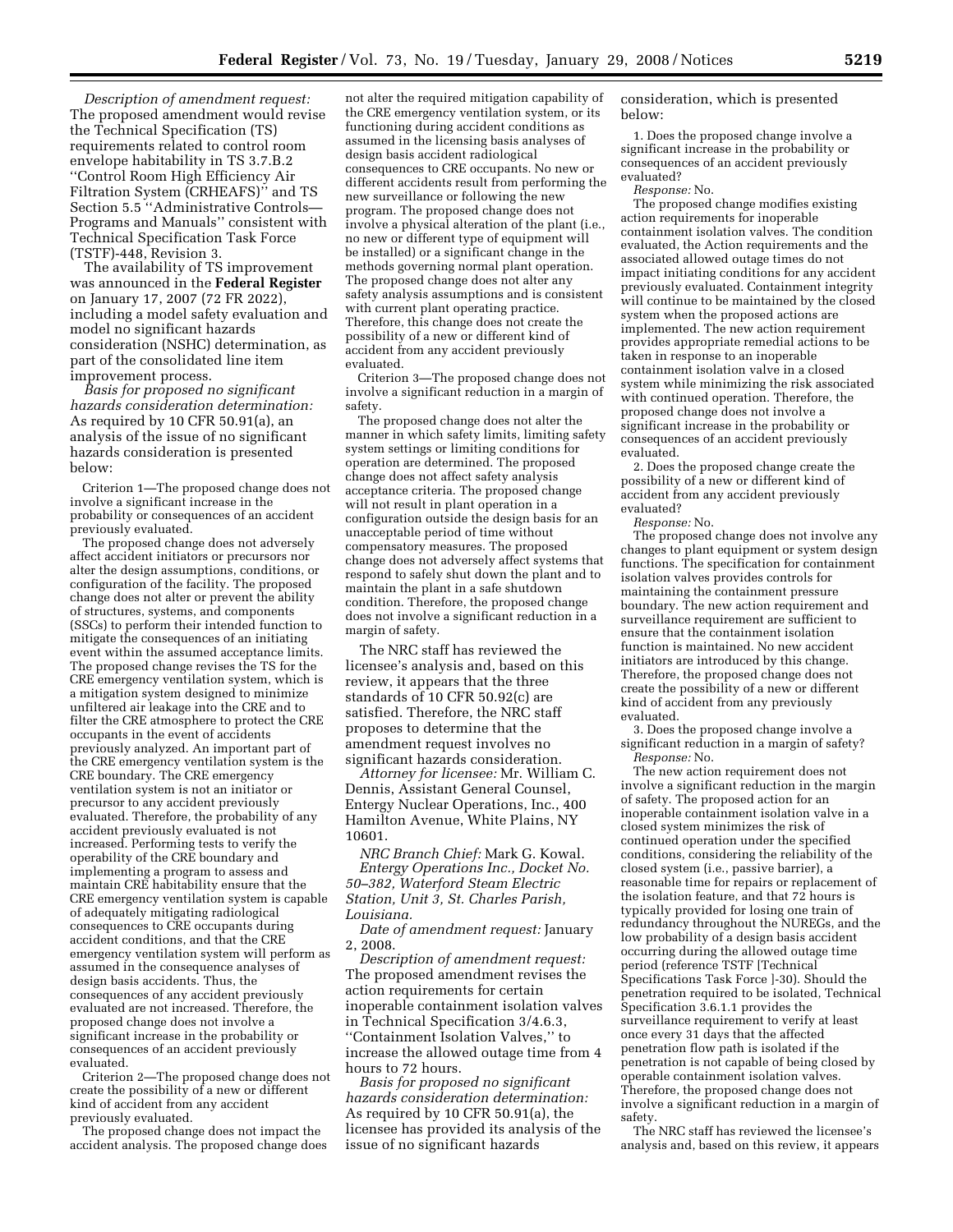that the three standards of 10 CFR 50.92(c) are satisfied. Therefore, the NRC staff proposes to determine that the amendment request involves no significant hazards consideration.

*Attorney for licensee:* Terence A. Burke, Associate General Council— Nuclear Entergy Services, Inc., 1340 Echelon Parkway, Jackson, Mississippi 39213.

*NRC Branch Chief:* Thomas G. Hiltz. *FPL Energy Duane Arnold, LLC, Docket No. 50–331, Duane Arnold Energy Center, Linn County, Iowa. Date of amendment request:* 

November 14, 2007.

*Description of amendment request:*  The proposed amendment would revise Technical Specification (TS) 5.5.12, ''Primary Containment Leakage Rate Testing Program,'' to allow use of the requirements of American Society of Mechanical Engineers (ASME) Boiler and Pressure Vessel Code (the Code), Section XI, Subsection IWE for visual examination of the steel containment. This license amendment request is consistent with NRC approved Technical Specification Task Force (TSTF) Traveler number TSTF–343, Revision 1, ''Containment Structural Integrity.''

*Basis for proposed no significant hazards consideration determination:*  As required by 10 CFR 50.91(a), the licensee has provided its analysis of the issue of no significant hazards consideration, which is presented below:

1. Does the proposed change involve a significant increase in the probability or consequences of an accident previously evaluated?

*Response:* No.

The proposed change revises the TS administrative controls programs for consistency with the requirements of 10 CFR 50.55a(g)(4) for components classified as Code Class MC. The proposed change affects the frequency of visual examinations that will be performed for the containment. The frequency of visual examinations of the containment has no relationship to or adverse impact on the probability of any of the initiating events assumed in the accident analyses. The proposed change would allow visual examinations that are performed pursuant to NRC approved ASME Section Xl Code requirements (except where relief has been granted by the NRC) to meet the intent of visual examinations required by Regulatory Guide 1.163, without requiring additional visual examinations pursuant to the Regulatory Guide. The intent of early detection of deterioration will continue to be met by the more rigorous requirements of the Code required visual examinations. As such, the safety function of the containment as a fission product barrier is maintained. The proposed change does not impact any accident initiators or analyzed events or

assumed mitigation of accident or transient events. It does not involve the addition or removal of any equipment, or any design changes to the facility.

Therefore, the proposed change does not involve a significant increase in the probability or consequences of an accident previously evaluated.

2. Does the proposed change create the possibility of a new or different kind of accident from any accident previously evaluated?

*Response:* No.

The proposed change revises the TS administrative controls programs for consistency with the requirements of 10 CFR 50.55a(g)(4) for components classified as Code Class MC. The change affects the frequency of visual examinations that will be performed for the containment. The proposed change does not involve a modification to the physical configuration of the plant (i.e., no new equipment will be installed) or change in the methods governing normal plant operation. The safety function of the containment as a fission product barrier is maintained. The proposed change will not impose any new or different requirements or introduce a new accident initiator, accident precursor, or malfunction mechanism. Additionally, there is no change in the types or increases in the amounts of any effluent that may be released off-site and there is no increase in individual or cumulative occupational exposure.

Therefore, the proposed change does not create the possibility of a new or different kind of accident from any accident previously evaluated.

3. Does the proposed change involve a significant reduction in a margin of safety? *Response:* No.

The proposed change revises the Improved Standard Technical Specification Administrative Controls program requirements for consistency with the requirements of 10 CFR 50, paragraph 55a(g)(4) for components classified as Code Class MC. The change affects the frequency of visual examinations that will be performed for the containment. The safety function of the containment as a fission product barrier will be maintained.

Therefore, the proposed change does not involve a significant reduction in a margin of safety.

The NRC staff has reviewed the licensee's analysis and, based on this review, it appears that the three standards of 10 CFR 50.92(c) are satisfied. Therefore, the NRC staff proposes to determine that the amendment request involves no significant hazards consideration.

*Attorney for licensee:* Marjan Mashhadi, Florida Power & Light Company, 801 Pennsylvania Avenue, Suite 220, Washington, DC 20004.

*NRC Acting Branch Chief:* Cliff Munson.

*FPL Energy, Point Beach, LLC, Docket Nos. 50–266 and 50–301, Point Beach Nuclear Plant, Units 1 and 2, Town of* 

*Two Creeks, Manitowoc County, Wisconsin.* 

*Date of amendment request:*  December 29, 2007.

*Description of amendment request:*  The amendment would revise the Point Beach Nuclear Plant (PBNP) Units 1 and 2 Technical Specifications (TS) requirement for the completion time (CT) of TS 3.7.5.C. This revision would allow two separate one-time extensions of the CT for TS 3.7.5.C from seven days to 16 days; one extension for each of the train-specific motor-driven auxiliary feedwater (MDAFW) pumps.

*Basis for proposed no significant hazards consideration determination:*  As required by 10 CFR 50.91(a), the licensee has provided its analysis of the issue of no significant hazards consideration which is presented below:

1. Do the proposed changes involve a significant increase in the probability or consequences of an accident previously evaluated?

*Response:* No.

The results of the Technical Evaluation (Section 3.0) [of the application] demonstrate that, with the requested change, the increase in the probability of an accident previously evaluated fall within the guidance in RG 1.177 [Regulatory Guide 1.177, An Approach for Plant-Specific, Risk-Informed Decisionmaking: Technical Specifications]. Therefore, the risk impact of the proposed CT extensions is small.

The ability of the AFW [auxiliary feedwater] system to deliver the required flow to mitigate design basis accidents is maintained. The ability to isolate AFW flow to or steam supply from the affected steam generator during design basis accidents is unaffected by this requested change. The applicable radiological analyses remain bounding.

2. Do the proposed changes create the possibility of a new or different kind of accident from any accident previously evaluated?

*Response:* No.

The requested change to extend the CT of TS 3.7.5.C from 7 days to 16 days to replace a MDAFW pump and motor will not create the possibility of a new or different kind of accident. Two unit-specific TDAFW pump systems and one MDAFW pump system will remain OPERABLE and capable of performing the AFW system function. Prior to taking the MDAFW pump out of service for pump and motor replacement, both unitspecific turbine-driven auxiliary feedwater (TDAFW) pump systems and the other MDAFW pump system will be demonstrated OPERABLE. To ensure that the redundant AFW pump systems remain OPERABLE, risk management actions will be taken that include protecting the redundant operable AFW pump systems.

To manage the fire risk due to a MDAFW pump being inoperable, compensatory measures will be initiated to monitor and ensure that combustible loading, work activities, and other activities that could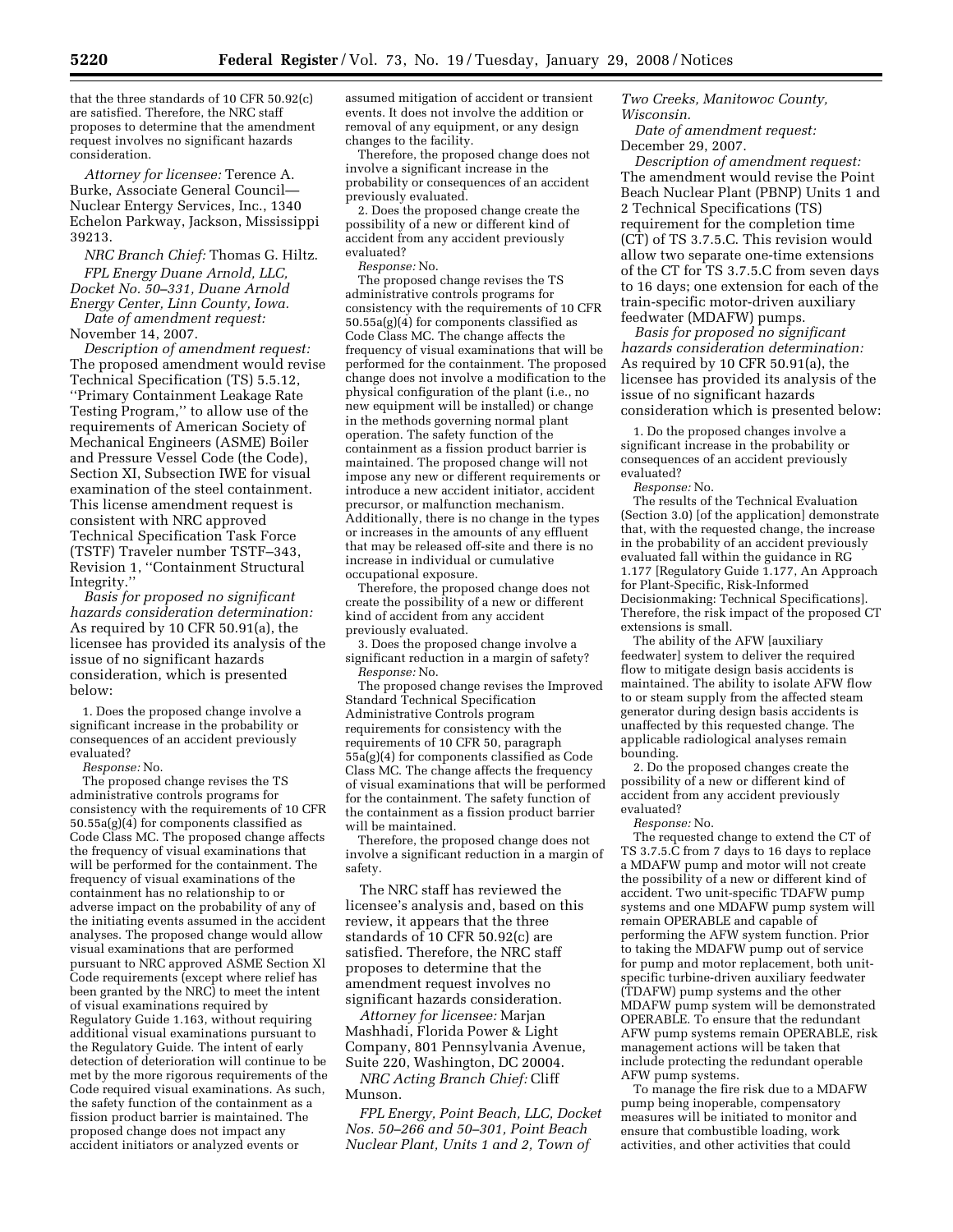increase the likelihood of a fire are minimized. An initial baseline and weekly thermography of potential fire initiators will be performed to detect degrading operating equipment. No new failure will be created.

3. Do the proposed changes involve a significant reduction in a margin of safety? *Response:* No.

The ability of the AFW system to deliver the required flow to mitigate design basis accidents will be maintained. The ability to isolate AFW flow to or steam supply from the affected steam generator during design basis accidents is unaffected by this requested change. The applicable radiological analyses remain bounding. No significant reduction in a margin of safety will occur.

The NRC staff has reviewed the licensee's analysis and, based on this review, it appears that the three standards of 10 CFR 50.92(c) are satisfied. Therefore, the NRC staff proposes to determine that the amendment request involves no significant hazards consideration.

*Attorney for licensee:* Antonio Fernandez, Esquire, Senior Attorney, FPL Energy Point Beach, LLC, P.O. Box 14000, Juno Beach, FL 33408–0420.

*NRC Acting Branch Chief:* Cliff Munson.

*FirstEnergy Nuclear Operating Company, et al., Docket No. 50–440, Perry Nuclear Power Plant, Unit No. 1, Lake County, Ohio.* 

*Date of amendment request:*  September 5, 2007.

*Description of amendment request:*  The proposed amendment would revise Technical Specifications (TS) 3.6.1, 3.6.4, and 3.6.5 to relax the position verification requirements for primary containment isolation devices, secondary containment isolation devices, and drywell isolation devices that are locked, sealed, or otherwise secured. These changes are based on TS Task Force (TSTF) change traveler TSTF–45 (Revision 2) and TSTF–269 (Revision 2), which have been approved generically for the Boiling Water Reactor (BWR) Standard Technical Specifications, NUREG–1434 (BWR/6).

*Basis for proposed no significant hazards consideration determination:*  As required by 10 CFR 50.91(a), the licensee has provided its analysis of the issue of no significant hazards consideration which is presented below:

1. Does the change involve a significant increase in the probability or consequences of an accident previously evaluated? *Response:* No.

The proposed change will revise the position verification requirements for manual containment and drywell isolation devices that are locked, sealed, or otherwise secured in the closed position. Revising the verification requirements will not introduce any physical changes or result in the

equipment being operated in a new or different manner. All systems, structures, and components previously required for mitigation of a transient remain capable of performing their designed functions. Furthermore, although the proposed change would revise the position verification requirements, no physical change is being made to the assumed position of the valves for accident analysis. Therefore, this change does not involve a significant increase to the probability or consequences of an accident previously evaluated.

2. Does the change create the possibility of a new or different kind of accident from any accident previously evaluated?

*Response:* No.

No new accident scenarios or failure mechanisms are introduced as a result of this proposed change. The proposed amendment would revise the position verification requirements but not alter any valve positions. With no changes to the plant lineup, no new or different accidents are possible. Therefore, the proposed change does not create the possibility of a new or different kind of accident from any accident previously evaluated.

3. Does the proposed change involve a significant reduction in a margin of safety? *Response:* No.

The proposed amendment revises the position verification requirements for manual containment and drywell isolation valves that are locked, sealed, or otherwise secured in the closed position. The revised position verification requirements have no adverse effects on any safety-related system or component and do not challenge the performance or integrity of any safety-related system. Additionally, position verification does not alter the actual valve positions, introduce any physical changes, or reduce the ability of the valve to control leakage rates during design basis radiological accidents. Therefore, the proposed amendment does not involve a significant reduction in a margin of safety.

The NRC staff has reviewed the licensee's analysis and, based on this review, it appears that the three standards of 10 CFR 50.92(c) are satisfied. Therefore, the NRC staff proposes to determine that the amendment request involves no significant hazards consideration.

*Attorney for licensee:* David W. Jenkins, Attorney, FirstEnergy Corporation, Mail Stop A–GO–15, 76 South Main Street, Akron, OH 44308.

*NRC Branch Chief:* Russell Gibbs. *FirstEnergy Nuclear Operating Company, et al., Docket No. 50–440, Perry Nuclear Power Plant, Unit No. 1, Lake County, Ohio.* 

*Date of amendment request:*  September 18, 2007.

*Description of amendment request:*  The proposed license amendment would modify technical specification (TS) requirements related to control room envelope habitability in accordance with Technical

Specification Task Force (TSTF) Change Traveler TSTF–448, Revision 3, per the consolidated line item improvement process (CLIIP).

The U.S. Nuclear Regulatory Commission (NRC) staff issued a notice of opportunity for comment in the **Federal Register** on October 17, 2006 (71 FR 61075–61084), on possible amendments concerning the CLIIP, including a model safety evaluation and a model no significant hazards consideration determination. The NRC staff subsequently issued a notice of availability of the models for referencing in license amendment applications in the **Federal Register** on January 17, 2007 (72 FR 2022), as part of the CLIIP. In its application dated September 18, 2007, the licensee affirmed the applicability of the following determination.

*Basis for proposed no significant hazards consideration determination:*  As required by 10 CFR 50.91(a), an analysis of the issue of no significant hazards consideration is presented below:

Criterion 1—The proposed change does not involve a significant increase in the probability or consequences of an accident previously evaluated.

The proposed change does not adversely affect accident initiators or precursors nor alter the design assumptions, conditions, or configuration of the facility. The proposed change does not alter or prevent the ability of structures, systems, and components (SSCs) to perform their intended function to mitigate the consequences of an initiating event within the assumed acceptance limits. The proposed change revises the TS for the CRE emergency ventilation system, which is a mitigation system designed to minimize unfiltered air leakage into the CRE and to filter the CRE atmosphere to protect the CRE occupants in the event of accidents previously analyzed. An important part of the CRE emergency ventilation system is the CRE boundary. The CRE emergency ventilation system is not an initiator or precursor to any accident previously evaluated. Therefore, the probability of any accident previously evaluated is not increased. Performing tests to verify the operability of the CRE boundary and implementing a program to assess and maintain CRE habitability ensure that the CRE emergency ventilation system is capable of adequately mitigating radiological consequences to CRE occupants during accident conditions, and that the CRE emergency ventilation system will perform as assumed in the consequence analyses of design basis accidents. Thus, the consequences of any accident previously evaluated are not increased. Therefore, the proposed change does not involve a significant increase in the probability or consequences of an accident previously evaluated.

Criterion 2—The proposed change does not create the possibility of a new or different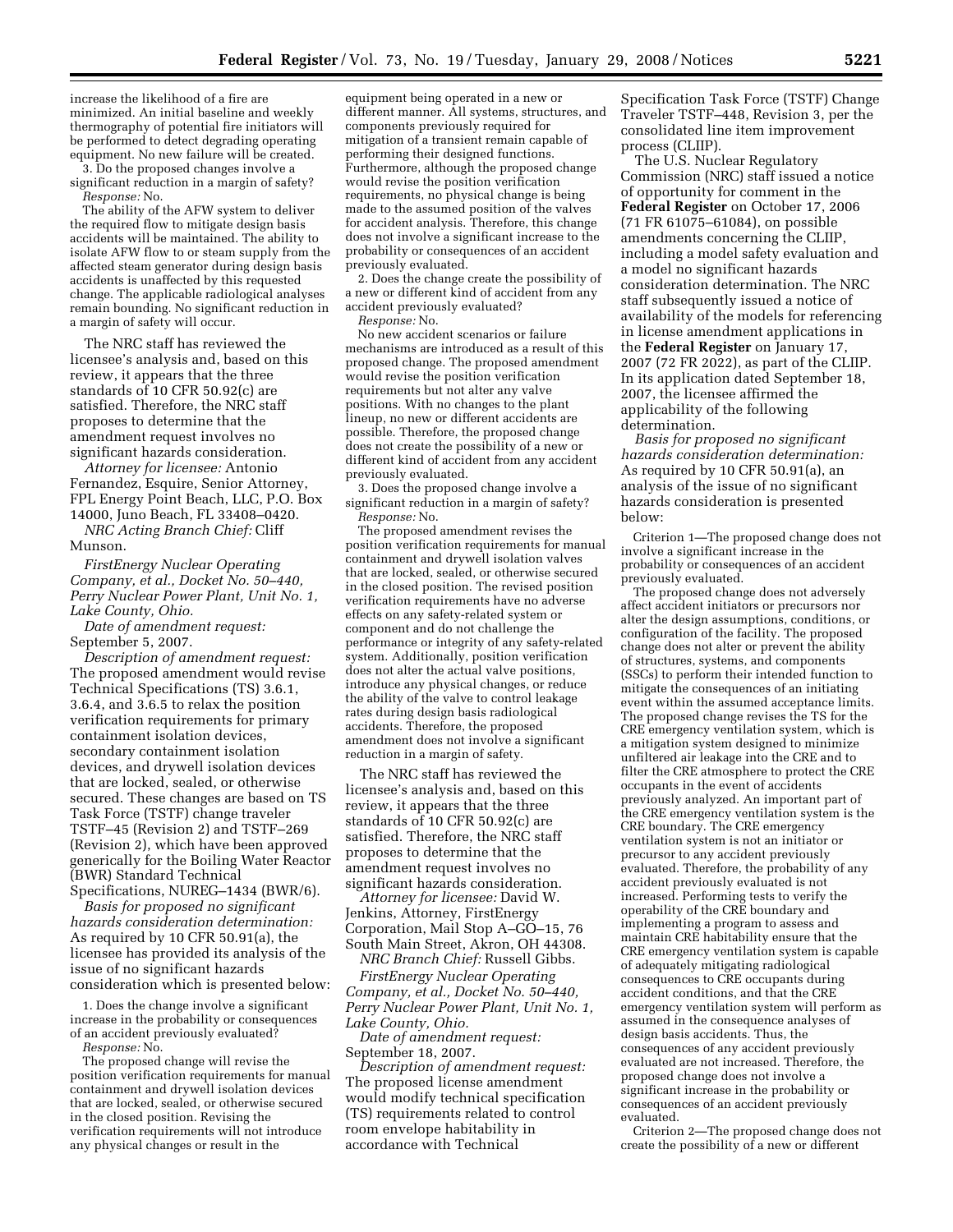kind of accident from any accident previously evaluated.

The proposed change does not impact the accident analysis. The proposed change does not alter the required mitigation capability of the CRE emergency ventilation system, or its functioning during accident conditions as assumed in the licensing basis analyses of design basis accident radiological consequences to CRE occupants. No new or different accidents result from performing the new surveillance or following the new program. The proposed change does not involve a physical alteration of the plant (i.e., no new or different type of equipment will be installed) or a significant change in the methods governing normal plant operation. The proposed change does not alter any safety analysis assumptions and is consistent with current plant operating practice. Therefore, this change does not create the possibility of a new or different kind of accident from an accident previously evaluated.

Criterion 3—The proposed change does not involve a significant reduction in the margin of safety.

The proposed change does not alter the manner in which safety limits, limiting safety system settings or limiting conditions for operation are determined. The proposed change does not affect safety analysis acceptance criteria. The proposed change will not result in plant operation in a configuration outside the design basis for an unacceptable period of time without compensatory measures. The proposed change does not adversely affect systems that respond to safely shut down the plant and to maintain the plant in a safe shutdown condition. Therefore, the proposed change does not involve a significant reduction in a margin of safety.

The NRC staff has reviewed the analysis adopted by the licensee and based on this review, it appears that the standards of 10 CFR 50.92(c) are satisfied. Therefore, the NRC staff proposes to determine that the amendment request involves no significant hazards consideration.

*Attorney for licensee:* David W. Jenkins, Attorney, FirstEnergy Corporation, Mail Stop A–GO–15, 76 South Main Street, Akron, OH 44308. *NRC Branch Chief:* Russell Gibbs.

*Florida Power Corporation, et al., Docket No. 50–302, Crystal River Unit 3 Nuclear Generating Plant (CR–3), Citrus County, Florida.* 

*Date of amendment request:* July 31, 2007.

*Description of amendment request:*  The proposed amendment would modify the Technical Specifications (TSs) to impose more restrictive voltage and frequency limits during surveillance testing of the emergency diesel generators.

*Basis for proposed no significant hazards consideration determination:*  As required by 10 CFR 50.91(a), the

licensee has provided its analysis of the issue of no significant hazards consideration, which is presented below:

(1) Does not involve a significant increase in the probability or consequences of an accident previously evaluated.

The LAR [license amendment request] proposes to provide more restrictive steady state voltage and frequency limits for the Emergency Diesel Generators (EDGs). The voltage band is going from a range of greater than or equal to 3933 VAC [volts, alternating current] but less than or equal to 4400 VAC to greater than or equal to 4077 VAC but less than or equal to 4243 VAC. The proposed limits are plus or minus 2% around the nominal safety-related bus voltage of 4160 VAC. The Frequency Limits are going from a 2% tolerance band to a 1% tolerance band around the nominal frequency of 60 Hz (59.4 to 60.6 Hz), for fast starts and emergency starts of the EDGs. These acceptance limits are specifically for steady state conditions following a fast start of the EDGs.

Slow starts will also have a more restrictive frequency band, but it will be slightly larger than for fast starts. The reason for this difference is based on the speed control circuitry for the EDG. The EDG has an electro-mechanical component in the slow start circuitry that is not present in the fast start circuitry. The proposed slow start limits are plus or minus 1.5% (59.1 Hz to 60.9 Hz). The voltage limits for a slow start will be the same as for a fast start.

The EDGs are a safety related system that functions to mitigate the impact of an accident with a concurrent loss of offsite power. A loss of offsite power is typically a significant contributor to postulated plant risk and, as such, onsite AC generators have to be maintained available and reliable in the event of a loss of offsite power event. The EDGs are not initiators for any analyzed accident, therefore; the probability for an accident that was previously evaluated is not increased by this change. The revised, voltage and frequency limits will ensure the EDGs will remain capable of performing their design function.

The consequences of an accident refer to the impact on both the plant personnel and the public from any radiological release associated with the accident. The EDG supports equipment that is supposed to preclude any radiological release. More restrictive voltage and frequency limits for the output of the EDG restores design margin, and provides assurance that the equipment supplied by the EDG will operate correctly and within the assumed timeframe to perform their mitigating functions.

Until the proposed CR–3 ITS [improved TS] EDG voltage and frequency limits are approved, administratively controlled limits have been established in accordance with Administrative Letter 98–10 to ensure all EDG mitigation functions will be performed in the event of a loss of offsite power. These administrative limits have been determined as acceptable and have been incorporated into the Surveillance test procedures under the provisions of 10 CFR 50.59. Periodic testing has been performed with acceptable

results. Since EDGs are mitigating components and are not initiators for any analyzed accident, no increased probability of an accident can occur. Since administrative limits will ensure the EDGs will perform as designed, consequences will not be significantly affected.

(2) Does not create the possibility of a new or different kind of accident from any accident previously evaluated.

Administrative voltage limits were established using verified design calculations and the guidance of NRC Administrative Letter 98–10. These administrative limits will ensure the EDGs will perform as designed. No new configuration is established by this change. The administrative limits for the EDG frequency were determined to be sufficient to account for measurement and other uncertainties.

The proposed amendment will place the administrative limits into the CR–3 ITS. The more restrictive voltage and frequency limits will provide additional assurance that the EDG can provide the necessary power to supply the required safety-related loads during an analyzed accident.

The proposed voltage and frequency ITS limits restore the EDG capability to those analyzed. No new configuration is established. Therefore, no new or different kind of accident from any previously evaluated can be created.

(3) Does not involve a significant reduction in a margin of safety.

The LAR proposes to provide more restrictive steady state voltage and frequency limits for the EDGs. The change in the acceptance criteria for specific surveillance testing provides assurance that the EDGs will be capable of performing their design function. Previous test history has shown that the new limits are well within the capability of the EDGs and are repeatable. The frequency ''as left'' setting will be adjusted such that it remains within a tight band and this assures the ''as found'' setting will be in the acceptable band. The requirement to adjust the as left frequency setting as well as the limitations on the frequency as left tolerance have been proceduralized to assure the requirement is satisfied.

The proposed ITS limits on voltage and frequency will assure the EDG will be able to perform all design function assumed in the accident analyses. Administrative limits are in place to ensure these parameters remain within analyzed limits. As such, the proposed change does not involve a significant reduction in a margin of safety.

The NRC staff has reviewed the licensee's analysis and, based on this review, it appears that the three standards of 50.92(c) are satisfied. Therefore, the NRC staff proposes to determine that the amendment request involves no significant hazards consideration.

*Attorney for licensee:* David T. Conley, Associate General Counsel II— Legal Department, Progress Energy Service Company, LLC, Post Office Box 1551, Raleigh, North Carolina 27602.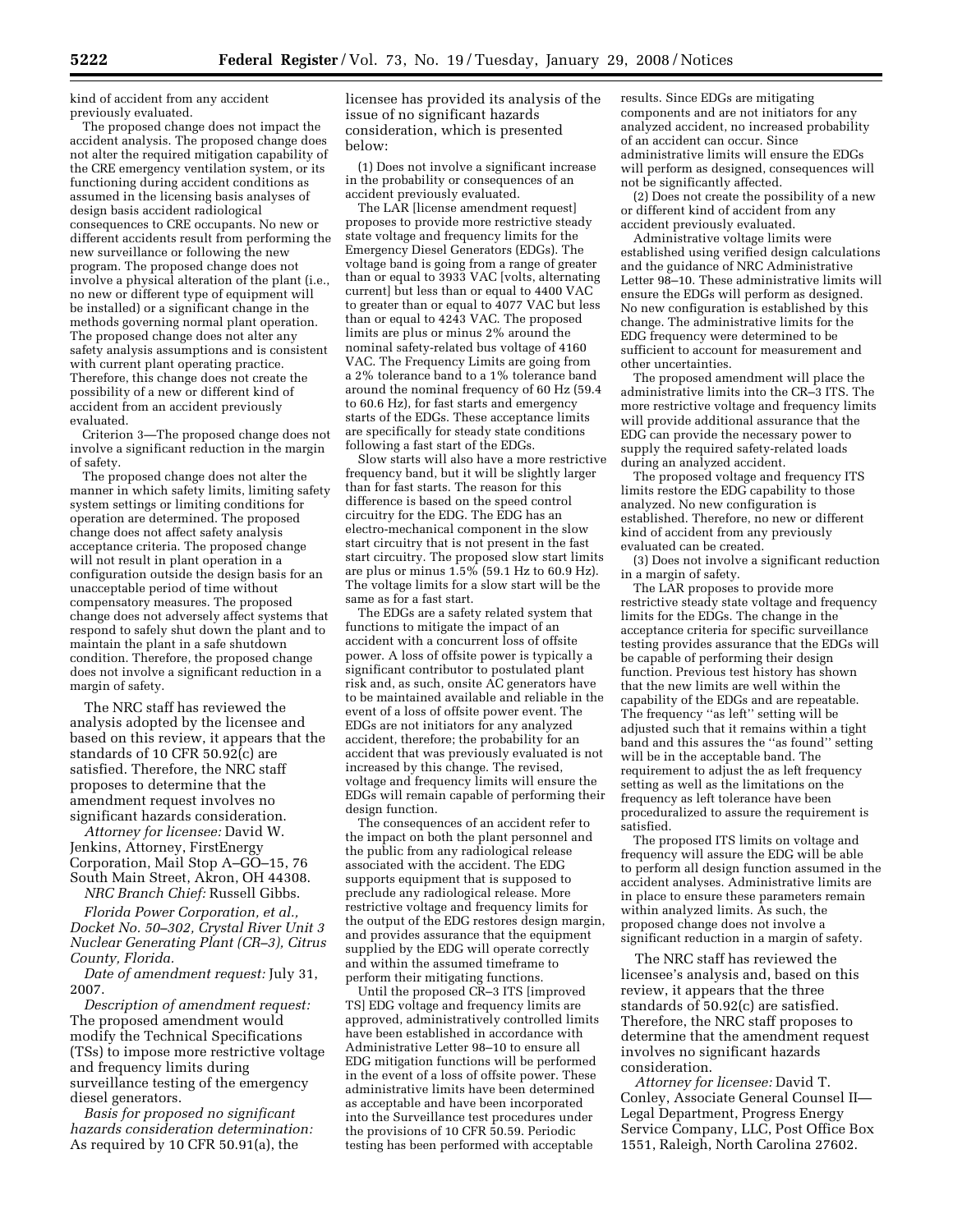*NRC Branch Chief:* Thomas H. Boyce. *Florida Power Corporation, et al., Docket No. 50–302, Crystal River Unit 3 Nuclear Generating Plant, Citrus County, Florida.* 

*Date of amendment request:* October 25, 2007.

*Description of amendment request:*  The proposed amendment would modify the Technical Specifications (TSs) by relocating references to specific American Society for Testing and Materials (ASTM) standards for fuel oil testing to licensee-controlled documents. The proposed change is based on TS Task Force (TSTF) Traveler TSTF–374, ''Revision to TS 5.5.13 and Associated Bases for Diesel Fuel Oil,'' and was submitted using the Consolidated Line Item Improvement Process (CLIIP). Some changes included in TSTF–374, such as the addition of alternate criteria to the ''clear and bright'' acceptance test for new fuel oil, were not included in the application because they are already part of the licensing basis for Crystal River Unit 3.

The NRC staff issued a notice of opportunity for comment in the **Federal Register** on February 22, 2006 (71 FR 9179), on possible amendments to revise plant-specific TSs in accordance with TSTF–374, including a model safety evaluation and model No Significant Hazards Consideration (NSHC) Determination, using the CLIIP. The NRC staff subsequently issued a notice of availability of the models for referencing in license amendment applications in the **Federal Register** on April 21, 2006 (71 FR 20735). The licensee affirmed the applicability of the model NSHC determination in its application dated October 25, 2007.

*Basis for proposed no significant hazards consideration determination:*  As required by 10 CFR 50.91(a), an analysis of the issue of NSHC is presented below:

1. Does the proposed change involve a significant increase in the probability or consequences of any accident previously evaluated?

*Response:* No.

The proposed changes relocate the specific ASTM standard references from the Administrative Controls Section of TS to a licensee-controlled document. Requirements to perform testing in accordance with applicable ASTM standards are retained in the TS as are requirements to perform surveillances of both new and stored diesel fuel oil. Future changes to the licenseecontrolled document will be evaluated pursuant to the requirements of 10 CFR 50.59, ''Changes, tests and experiments,'' to ensure that such changes do not result in more than a minimal increase in the probability or consequences of an accident previously evaluated. In addition, the ''clear

and bright'' test used to establish the acceptability of new fuel oil for use prior to addition to storage tanks has been expanded to recognize more rigorous testing of water and sediment content. Relocating the specific ASTM standard references from the TS to a licensee-controlled document and allowing a water and sediment content test to be performed to establish the acceptability of new fuel oil will not affect nor degrade the ability of the emergency diesel generators (DGs) to perform their specified safety function. Fuel oil quality will continue to meet ASTM requirements.

The proposed changes do not adversely affect accident initiators or precursors nor alter the design assumptions, conditions, and configuration of the facility or the manner in which the plant is operated and maintained. The proposed changes do not adversely affect the ability of structures, systems, and components (SSCs) to perform their intended safety function to mitigate the consequences of an initiating event within the assumed acceptance limits. The proposed changes do not affect the source term, containment isolation, or radiological release assumptions used in evaluating the radiological consequences of any accident previously evaluated. Further, the proposed changes do not increase the types and amounts of radioactive effluent that may be released offsite, nor significantly increase individual or cumulative occupational/public radiation exposures. Therefore, the changes do not involve a significant increase in the probability or consequences of any accident previously evaluated.

2. Does the proposed change create the possibility of a new or different kind of accident from any accident previously evaluated?

*Response:* No.

The proposed changes relocate the specific ASTM standard references from the Administrative Controls Section of TS to a licensee-controlled document. In addition, the ''clear and bright'' test used to establish the acceptability of new fuel oil for use prior to addition to storage tanks has been expanded to allow a water and sediment content test to be performed to establish the acceptability of new fuel oil. The changes do not involve a physical alteration of the plant (i.e., no new or different type of equipment will be installed) or a change in the methods governing normal plant operation. The requirements retained in the TS continue to require testing of the diesel fuel oil to ensure the proper functioning of the DGs.

Therefore, the changes do not create the possibility of a new or different kind of accident from any accident previously evaluated.

3. Does the proposed change involve a significant reduction in a margin of safety? *Response:* No.

The proposed changes relocate the specific ASTM standard references from the Administrative Controls Section of TS to a licensee-controlled document. Instituting the proposed changes will continue to ensure the use of applicable ASTM standards to evaluate the quality of both new and stored fuel oil designated for use in the emergency DGs. Changes to the licensee-controlled

document are performed in accordance with the provisions of 10 CFR 50.59. This approach provides an effective level of regulatory control and ensures that diesel fuel oil testing is conducted such that there is no significant reduction in a margin of safety.

The ''clear and bright'' test used to establish the acceptability of new fuel oil for use prior to addition to storage tanks has been expanded to allow a water and sediment content test to be performed to establish the acceptability of new fuel oil. The margin of safety provided by the DGs is unaffected by the proposed changes since there continue to be TS requirements to ensure fuel oil is of the appropriate quality for emergency DG use. The proposed changes provide the flexibility needed to improve fuel oil sampling and analysis methodologies while maintaining sufficient controls to preserve the current margins of safety.

The NRC staff has reviewed the licensee's analysis and, based on this review, it appears that the three standards of 50.92(c) are satisfied. Therefore, the NRC staff proposes to determine that the amendment request involves no significant hazards consideration.

*Attorney for licensee:* David T. Conley, Associate General Counsel II— Legal Department, Progress Energy Service Company, LLC, Post Office Box 1551, Raleigh, North Carolina 27602.

*NRC Branch Chief:* Thomas H. Boyce. *Indiana Michigan Power Company (I&M), Docket No. 50–315, Donald C. Cook Nuclear Plant, Unit 1 (DCCNP–1), Berrien County, Michigan.* 

*Date of amendment request:*  December 27, 2007.

*Description of amendment request:*  The proposed amendment would revise Technical Specifications (TS) Section 3.4.1, ''RCS [Reactor Coolant System] Pressure, Temperature, and Flow Departure from Nucleate Boiling (DNB) Limits,'' to increase the minimum reactor coolant system (RCS) flow rate from 341,100 to 354,000 gallons per minute. The new analysis is performed using the NRC-approved methodology set forth in Westinghouse Topical Report WCAP–16009–P–A, ''Realistic Large-Break LOCA [Loss-of-Coolant Accident] Evaluation Methodology Using the Automated Statistical Treatment of Uncertainty Method (ASTRUM)''; the licensee proposed to endorse this methodology by a revision of Section 5.6.5, ''Core Operating Limits Report (COLR).''

*Basis for proposed no significant hazards consideration determination:*  As required by 10 CFR 50.91(a), the licensee has provided its analysis of the issue of no significant hazards consideration. The NRC staff has performed its own analysis, which is presented below: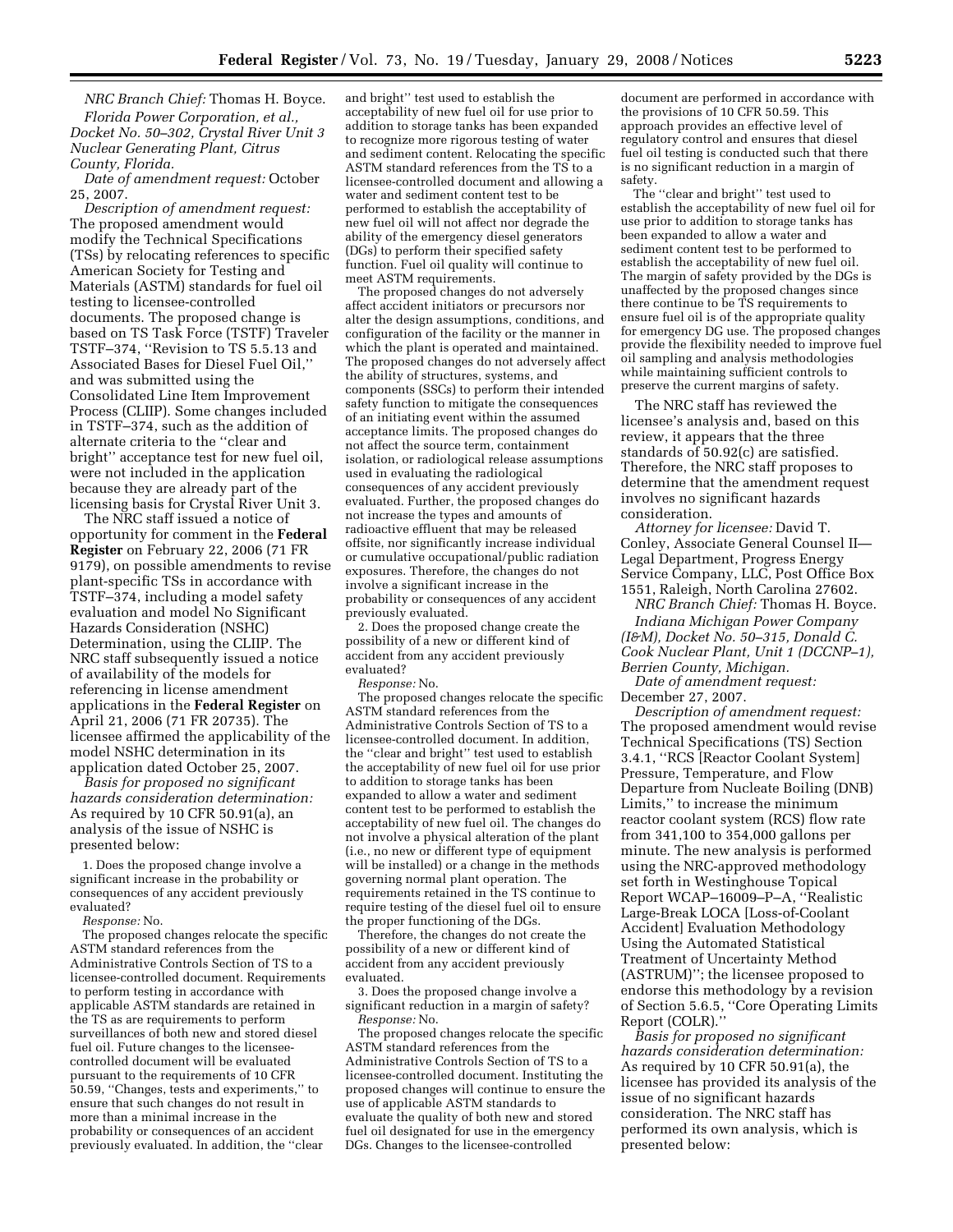1. Does the proposed change involve a significant increase in the probability of occurrence or consequences of an accident previously evaluated?

No. The proposed amendment would revise the subject TS sections to endorse a change in licensing basis, which involves use of an NRC-approved large break LOCA analysis methodology as set forth in Topical Report WCAP–16009–P–A, and to increase the required RCS flow rate. This change in licensing basis does not result in modification of plant design or method of operation that could change initiators of previously analyzed accidents. Further, this change does not modify the design performance of structures, systems, and components, relied upon to mitigate previously analyzed accidents. Thus, DCCNP–1 will continue to operate as before, resulting in no significant increase of the probability of occurrence of any accident previously analyzed, and no significant increase in consequences should any of the previously analyzed accidents occur.

2. Does the proposed change create the possibility of a new or different kind of accident from any accident previously evaluated?

No. The proposed TS and licensing basis changes would support a modification permitting four-loop injection of the lowhead safety injection system, an accidentmitigating system. Accident-mitigating systems are not identified as accident initiators in previously analyzed accidents. There is no modification of other structure, system, or component, and no change to reactor protection system or engineered safeguards feature actuating system setpoints. Accordingly, no new transient or accident event would result due to modification of the low-head safety injection system. In addition, employing the ASTRUM methodology in an analysis does not create any new failure modes that could lead to a different kind of accident. Therefore, the proposed amendment does not create the possibility of a new or different kind of accident from any previously evaluated.

3. Does the proposed change involve a significant reduction in a margin of safety?

No. Margins of safety are established in the design of components, the configuration of components to meet certain performance parameters, and in the models and associated assumptions used to analysis the system's performance. The subject system will continue to perform the same accidentmitigating function to the same level of reliability as defined in the DCCNP–1 Updated Safety Analysis Report. The analysis model to be endorsed by the revised TS is an NRC-approved methodology which will continue to show that DCCNP–1 operates with the same margin of safety. Therefore, the proposed amendment does not involve a significant reduction in a margin of safety.

The Nuclear Regulatory Commission (NRC) staff has reviewed the licensee's analysis and, based on its own analysis, it appears that the three standards of 10 CFR 50.92(c) are satisfied. Therefore, the NRC staff proposes to determine that the proposed amendment involves no significant hazards consideration.

*Attorney for licensee:* Kimberly A. Harshaw, Esquire, One Cook Place, Bridgman, MI 49106.

*NRC Acting Branch Chief:* Cliff Munson.

*Indiana Michigan Power Company (I&M), Docket Nos. 50–315 and 50–316, Donald C. Cook Nuclear Plant, Units 1 and 2, Berrien County, Michigan.* 

*Date of amendment request:*  December 27, 2007.

*Description of amendment request:*  The proposed amendment would modify Technical Specifications (TS) requirements related to control room envelope habitability in TS Section 3.7.10, ''Control Room Emergency Ventilation (CREV) System,'' and Section 5.5, ''Programs and Manuals.'' The proposed changes are consistent with Technical Specification Task Force (TSTF) Standard Technical Specifications (STS) change TSTF–448, Revision 3.

*Basis for proposed no significant hazards consideration determination:*  As required by Title 10 of the Code of Federal Regulations (10 CFR) Part 50.91(a), the licensee has provided its analysis of the issue of no significant hazards consideration (NSHC) by referencing the NRC staff's model NSHC analysis published on January 17, 2007 (72 FR 2022). The NRC staff's model NSHC analysis is reproduced below:

Criterion 1—The proposed change does not involve a significant increase in the probability or consequences of an accident previously evaluated.

The proposed change does not adversely affect accident initiators or precursors nor alter the design assumptions, conditions, or configuration of the facility. The proposed change does not alter or prevent the ability of structures, systems, and components (SSCs) to perform their intended function to mitigate the consequences of an initiating event within the assumed acceptance limits. The proposed change revises the TS for the CRE emergency ventilation system, which is a mitigation system designed to minimize unfiltered air leakage into the CRE and to filter the CRE atmosphere to protect the CRE occupants in the event of accidents previously analyzed. An important part of the CRE emergency ventilation system is the CRE boundary. The CRE emergency ventilation system is not an initiator or precursor to any accident previously evaluated. Therefore, the probability of any accident previously evaluated is not increased. Performing tests to verify the operability of the CRE boundary and implementing a program to assess and maintain CRE habitability ensure that the CRE emergency ventilation system is capable of adequately mitigating radiological consequences to CRE occupants during accident conditions, and that the CRE emergency ventilation system will perform as assumed in the consequence analyses of design basis accidents. Thus, the

consequences of any accident previously evaluated are not increased. Therefore, the proposed change does not involve a significant increase in the probability or consequences of an accident previously evaluated.

Criterion 2—The proposed change does not create the possibility of a new or different kind of accident from any accident previously evaluated.

The proposed change does not impact the accident analysis. The proposed change does not alter the required mitigation capability of the CRE emergency ventilation system, or its functioning during accident conditions as assumed in the licensing basis analyses of design basis accident radiological consequences to CRE occupants. No new or different accidents result from performing the new surveillance or following the new program. The proposed change does not involve a physical alteration of the plant (i.e., no new or different type of equipment will be installed) or a significant change in the methods governing normal plant operation. The proposed change does not alter any safety analysis assumptions and is consistent with current plant operating practice. Therefore, this change does not create the possibility of a new or different kind of accident from any accident previously evaluated.

Criterion 3—The proposed change does not involve a significant reduction in the margin of safety.

The proposed change does not alter the manner in which safety limits, limiting safety system settings or limiting conditions for operation are determined. The proposed change does not affect safety analysis acceptance criteria. The proposed change will not result in plant operation in a configuration outside the design basis for an unacceptable period of time without compensatory measures. The proposed change does not adversely affect systems that respond to safely shut down the plant and to maintain the plant in a safe shutdown condition. Therefore, the proposed change does not involve a significant reduction in a margin of safety.

The NRC staff has reviewed the licensee's referenced analysis, and has found that the three standards of 10 CFR 50.92(c) are satisfied. Therefore, the NRC staff proposes to determine that the proposed amendment involves no significant hazards consideration.

*Attorney for licensee:* Kimberly A. Harshaw, Esquire, One Cook Place, Bridgman, MI 49106.

*NRC Acting Branch Chief:* Cliff Munson.

*Nebraska Public Power District, Docket No. 50–298, Cooper Nuclear Station, Nemaha County, Nebraska.* 

*Date of amendment request:*  November 19, 2007.

*Description of amendment request:*  The proposed changes to the license and Technical Specifications reflect an increase in the rated thermal power from 2381 to 2419 megawatts thermal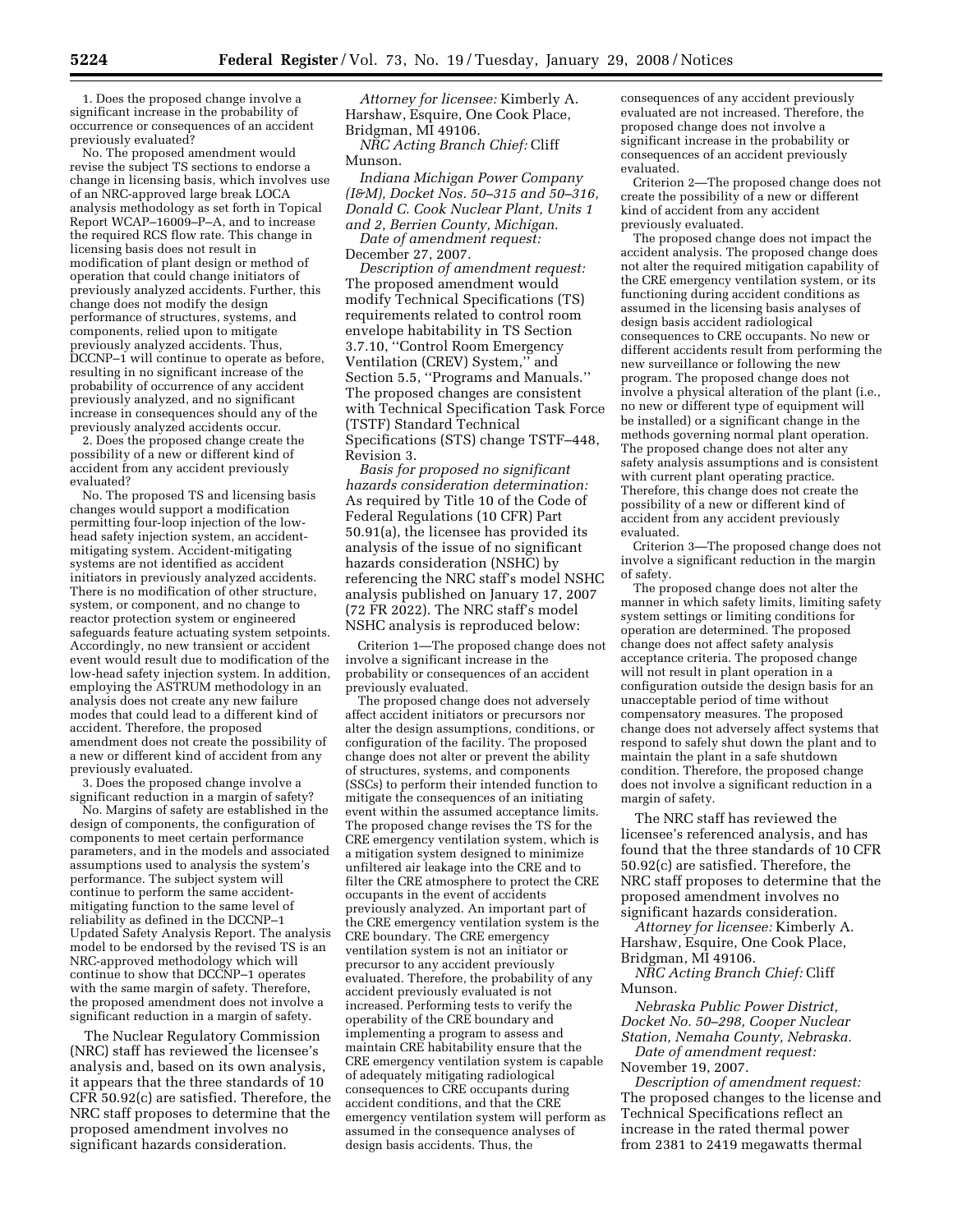(1.62 percent increase) based upon increased feedwater flow measurement accuracy to be achieved by using high accuracy ultrasonic flow measurement instrumentation.

*Basis for proposed no significant hazards consideration determination:*  As required by 10 CFR 50.91(a), the licensee has provided its analysis of the issue of no significant hazards consideration, which is presented below:

1. Does the proposed change involve a significant increase in the probability or consequences of an accident previously evaluated?

*Response:* No.

The comprehensive analytical efforts performed to support the proposed uprate conditions included a review and evaluation of components and systems that could be affected by this change. Evaluation of accident analyses confirmed the effects of the proposed uprate are bounded by the current dose analyses. All systems will function as designed, and all performance requirements for these systems have been evaluated and found acceptable.

The primary loop components (reactor vessel, reactor intemals, control rod drive housings, piping and supports, recirculation pumps, etc.) continue to comply with their applicable structural limits and will continue to perform their intended design functions. Thus, there is no increase in the probability of a structural failure of these components.

All of the Nuclear Steam Supply Systems (NSSS) will still perform their intended design functions during normal and accident conditions. The balance of plant (BOP) systems and components continue to meet their applicable structural limits and will continue to perform their intended design functions. Thus, there is no increase in the probability of a structural failure of these components. All of the NSSS/BOP interface systems will continue to perform their intended design functions. The safety relief valves and containment isolation valves meet design sizing requirements at the uprated power level.

Because the integrity of the plant will not be affected by operation at the uprated condition, NPPD [Nebraska Public Power District] has concluded that all structures, systems, and components required to mitigate a transient remain capable of fulfilling their intended functions. The reduced uncertainty in the flow input to the core thermal power uncertainty measurement allows a majority of the current safety analyses to be used, with small changes to the core operating limits, to support operation at a core power of 2419 MWt [mmegawatts thermal]. Other analyses performed at a nominal power level have either been evaluated or re-performed for the 1.62% increased power level. The results demonstrate that acceptance criteria of the applicable analyses continues to be met at the 1.62% uprate conditions. As such, all CNS [Cooper Nuclear Station] USAR [updated safety analysis report] Chapter 14 accident analyses continue to demonstrate

compliance with the relevant event acceptance criteria. The analyses performed to assess the effects of mass and energy releases remain valid. The source terms used to assess radiological consequences have been reviewed and determined to bound operation at the 1.62% uprated condition.

Therefore, the proposed change does not involve a significant increase in the probability or consequences of an accident previously evaluated.

2. Does the proposed change create the possibility of a new or different kind of accident from any accident previously evaluated?

*Response:* No.

No new accident scenarios, failure mechanisms, or limiting single failures are introduced as a result of the proposed changes. All systems, structures, and components previously required for the mitigation of a transient remain capable of fulfilling their intended design functions. The proposed changes have no adverse effects on any safety-related system or component and do not challenge the performance or integrity of any safety-related system. Therefore, the proposed change does not create the possibility of a new or different kind of accident from any previously evaluated.

3. Does the proposed change involve a significant reduction in a margin of safety? *Response:* No.

Operation at the uprated power condition does not involve a significant reduction in a margin of safety. Analyses of the primary fission product barriers have concluded that relevant design criteria remain satisfied, both from the standpoint of the integrity of the primary fission product barrier, and from the standpoint of compliance with the required acceptance criteria. As appropriate, all evaluations have been performed using methods that have either been reviewed or approved by the Nuclear Regulatory Commission, or that are in compliance with regulatory review guidance and standards. Therefore, the proposed change does not involve a significant reduction in a margin of safety.

The NRC staff has reviewed the licensee's analysis and, based on this review, it appears that the three standards of 10 CFR 50.92(c) are satisfied. Therefore, the NRC staff proposes to determine that the amendment request involves no significant hazards consideration.

*Attorney for licensee:* Mr. John C. McClure, Nebraska Public Power District, Post Office Box 499, Columbus, NE 68602–0499.

*NRC Branch Chief:* Thomas G. Hiltz. *Nine Mile Point Nuclear Station, LLC, (NMPNS) Docket Nos. 50–220 and 50– 410, Nine Mile Point Nuclear Station Unit Nos. 1 (NMP1) and 2 (NMP2), Oswego County, New York.* 

*Date of amendment request:*  December 20, 2007.

*Description of amendment request:*  The proposed amendment would revise

NMPI Technical Specification (TS) 6.3, ''Unit Staff Qualifications,'' and NMP2 TS 5.3, ''Unit Staff Qualifications,'' to update requirements that have been superseded due to the accreditation of the NMPNS licensed operator training program and due to promulgation of the revised Title 10 of the Code of Federal Regulations (10 CFR), Part 55, ''Operators' Licenses,'' which became effective on May 26, 1987 (52 FR 9453). Additionally, the proposed amendment would revise NMP1 TS 6.3 by eliminating the qualification requirement exceptions listed for the position of Manager Operations, and previously approved by the Nuclear Regulatory Commission (NRC) staff. The position of Manager Operations will meet the minimum qualification requirements as required in American National Standard Institute (ANSI) Standard NI8.1–1971, ''American National Standard for Selection and Training of Nuclear Power Plant Personnel.''

*Basis for proposed no significant hazards consideration determination:*  As required by 10 CFR 50.91(a), the licensee has provided its analysis of the issue of no significant hazards consideration, which is presented below:

1. Does the proposed amendment involve a significant increase in the probability or consequences of an accident previously evaluated?

*Response:* No.

The proposed Technical Specifications change to the licensed operator qualification requirements is an administrative change to revise the present operator qualification program to the more current National Academy for Nuclear Training (NANT) guidelines for initial training and qualification of licensed operators. The change conforms to the current requirements of 10 CFR [Part] 55, ''Operators' Licenses.''

Although the licensed operator qualification and training program may have an indirect impact on accidents previously evaluated, the NRC considered this impact during the rulemaking process, and by promulgation of the revised 10 CFR [Part] 55 rule, concluded that this impact remains acceptable as long as the licensed operator training program is accredited and is based on a systems approach to training. NMPNS's licensed operator training program is accredited by the Institute of Nuclear Power Operation (INPO) and is based on a systems approach to training.

The proposed Technical Specifications amendment to re-establish a previously revised commitment to administer the standards of ANSI N18.1–1971 for the position of Manager Operations is also an administrative change. The change does not alter the manner in which the plant systems are operated.

Therefore, the proposed changes do not involve a significant increase in probability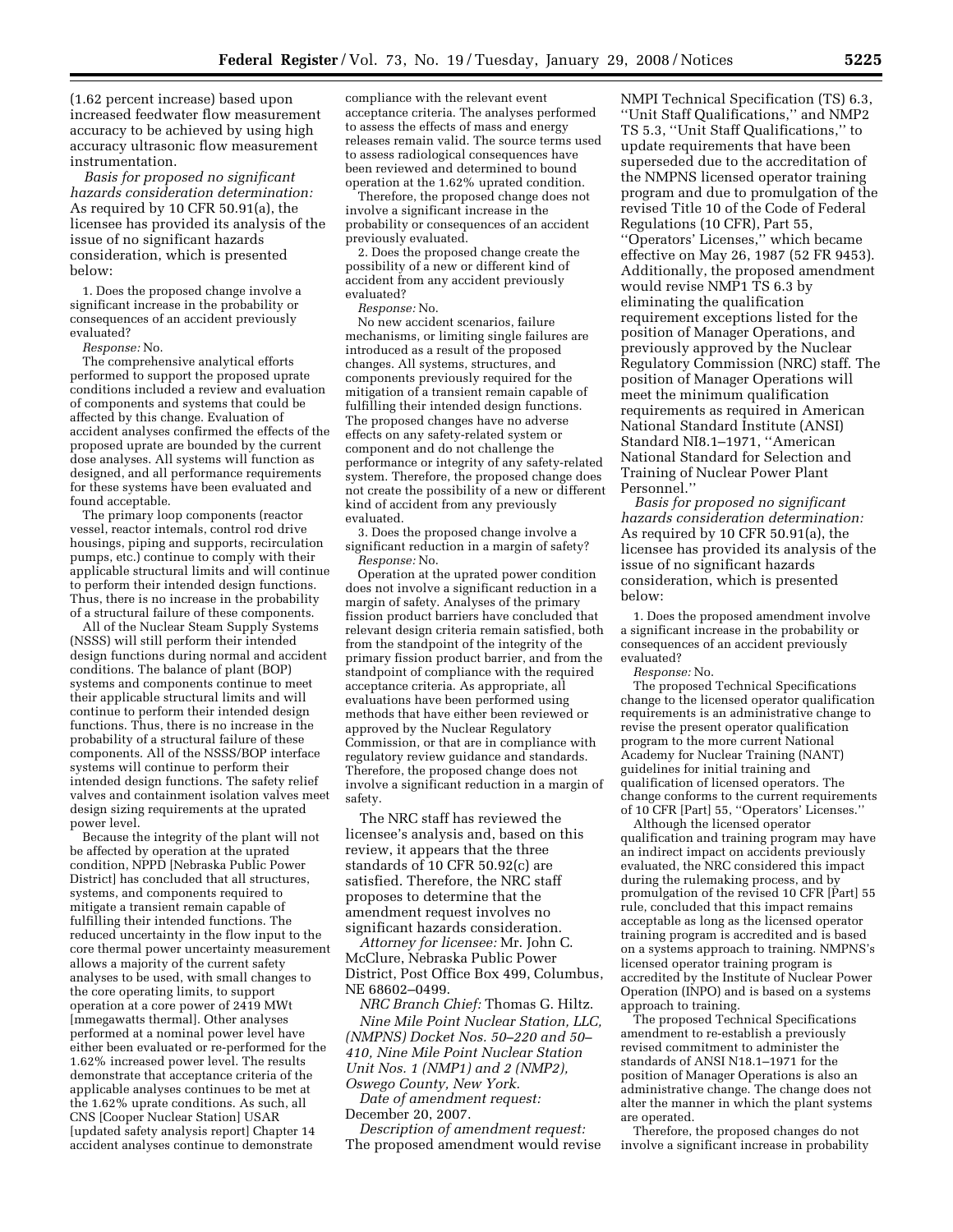or consequences of an accident previously evaluated.

2. Does the proposed amendment create the possibility of a new or different kind of accident from any accident previously evaluated?

*Response:* No.

The proposed TS change to clarify the current requirements for licensed operator qualification and the licensed operator training program are administrative changes, and conform to the requirements of 10 CFR [Part] 55. The TS requirements for all other unit staff qualifications remain unchanged.

Although licensed operator qualification and training may have an indirect impact on the possibility of a new or different kind of accident from any accident previously evaluated, the NRC considered this impact during the rule making process, and by promulgation of the revised rule, concluded that this impact remains acceptable as long as the licensed operator training program is accredited and based on a systems approach to training. As previously noted, NMPNS licensed operator training program is accredited by INPO and is based on a systems approach to training.

The proposed TS change to delete a previously approved exception to the qualification requirements contained in ANSI N18.1–1971 for the position of Manager Operations is also an administrative change.

None of the precursors of previously evaluated accidents are affected by these changes, and no new failure modes are introduced. Therefore, the proposed changes do not create the possibility of a new or different kind of accident from any [accident] previously evaluated.

3. Does the proposed amendment involve a significant reduction in a margin of safety? *Response:* No.

The proposed TS change to update the current requirements applicable to licensed operator qualification and the licensed operator training program are administrative changes. The change is consistent with the requirements of 10 CFR [Part] 55. The TS qualification requirements for all other unit staff remain unchanged.

Licensed operator qualification and training can have an indirect impact on a margin of safety. However, the NRC considered this impact during the rule making process, and by promulgation of the revised 10 CFR [Part] 55, determined that this impact remains acceptable when licensees maintain a licensed operator training program that is accredited and based on a systems approach to training. As previously noted, the NMPNS licensed operator training program is accredited by INPO and is based on a systems approach to training.

The NRC has concluded, as stated in NUREG–1262, ''Answers to Questions at Public Meetings Regarding Implementation of Title 10, Code of Federal regulations, Part 55 on Operators' Licenses,'' that the standards and guidelines applied by INPO in their training accreditation program are equivalent to those put forth or endorsed by the NRC. As a result, maintaining an INPO accredited, systems approach based licensed operator training program is equivalent to maintaining an NRC approved licensed

operator training program which conforms with applicable NRC Regulatory Guides or NRC endorsed industry standards. The margin of safety is maintained by virtue of maintaining an INPO accredited licensed operator training program.

In addition, the NRC has published NRC Regulatory Issue Summary 2001–01, ''Eligibility of Operator License Applicants,'' dated January 18, 2001, ''to familiarize addressees with the NRC's current guidelines for the qualification and training of reactor operator and senior operator license applicants.'' This document again acknowledges that the INPO National Academy for Nuclear Training (NANT) guidelines for education and experience, outline acceptable methods for implementing the NRC 's regulations in this area.

The proposed Technical Specifications change to re-establish a previously revised plant commitment to administer the standards of ANSI N18.1–1971 for the position of Manager Operations is an administrative change.

The proposed changes do not involve a physical modification of the plant or involve any changes to the methods in which plant systems are operated. The changes do not, in themselves, adversely affect any physical barrier which could contribute to the release of radiation to plant personnel or to the public.

Therefore, the proposed changes do not involve a significant reduction in a margin of safety.

The NRC staff has reviewed the licensee's analysis and, based on this review, it appears that the three standards of 10 CFR 50.92(c) are satisfied. Therefore, the NRC staff proposes to determine that the amendment request involves no significant hazards consideration.

*Attorney for licensee:* Mark J. Wetterhahn, Esquire, Winston & Strawn, 1700 K Street, NW., Washington, DC 20006.

*NRC Branch Chief:* Mark G. Kowal. *Nuclear Management Company, LLC, Docket No. 50–282, Prairie Island Nuclear Generating Plant, (PINGP) Unit 1, Goodhue County, Minnesota.* 

*Date of amendment request:* August 16, 2007.

*Description of amendment request:*  The proposed amendment would require PINGP monthly Emergency Diesel Generators (EDGS) load test (SR 3.8.1.3) to be performed at or above 90 percent of the diesel generator's continuous power rating. This fulfills the commitment made in the supplement to license amendment request for extension of Technical Specification (TS) 3.8.1, ''AC Sources-Operating,'' Emergency Diesel Generator Completion Time (TAC Nos. MC9001 and MC9002), dated May 10, 2007, Agencywide Documents Access and Management System Accession No. ML071310108.

*Basis for proposed no significant hazards consideration determination:*  As required by 10 CFR 50.91(a), the licensee has provided its analysis of the issue of no significant hazards consideration, which is presented below:

1. Does the proposed amendment involve a significant increase in the probability or consequences of an accident previously evaluated?

*Response:* No.

This license amendment request proposes Technical Specification Surveillance Requirement changes which will increase the monthly test load for the Unit 1 emergency diesel generators to a load greater than 90% of their continuous rated load which is consistent with the guidance of Regulatory Guide 1.9, ''Application and Testing of Safety-Related Diesel Generators in Nuclear Power Plants'', Revision 4.

The emergency diesel generators are not accident initiators and therefore, these changes do not involve a significant increase [in] the probability of an accident. The proposed changes increase the test load requirements, are consistent with current regulatory guidance for testing emergency diesel generators, and will continue to assure that this equipment performs its design function. Thus these changes do not involve a significant increase in the consequences of an accident.

Therefore, the proposed changes do not involve a significant increase in the probability or consequences of an accident previously evaluated.

2. Does the proposed amendment create the possibility of a new or different kind of accident from any accident previously evaluated?

*Response:* No.

This license amendment request proposes Technical Specification Surveillance Requirement changes which will increase the monthly test load for the Unit 1 emergency diesel generators to a load greater than 90% of their continuous rated load which is consistent with the guidance of Regulatory Guide 1.9, ''Application and Testing of Safety-Related Diesel Generators in Nuclear Power Plants'', Revision 4.

The changes proposed for the emergency diesel generators do not change any system operations or maintenance activities. Testing requirements will be revised and will continue to demonstrate that the Limiting Conditions for Operation are met and the system components are functional. The revised test load is consistent with current plant procedures and practices. These changes do not create new failure modes or mechanisms and no new accident precursors are generated.

Therefore, the proposed changes do not create the possibility of a new or different kind of accident from any previously evaluated.

3. Does the proposed amendment involve a significant reduction in a margin of safety? *Response:* No.

This license amendment request proposes Technical Specification Surveillance Requirement changes which will increase the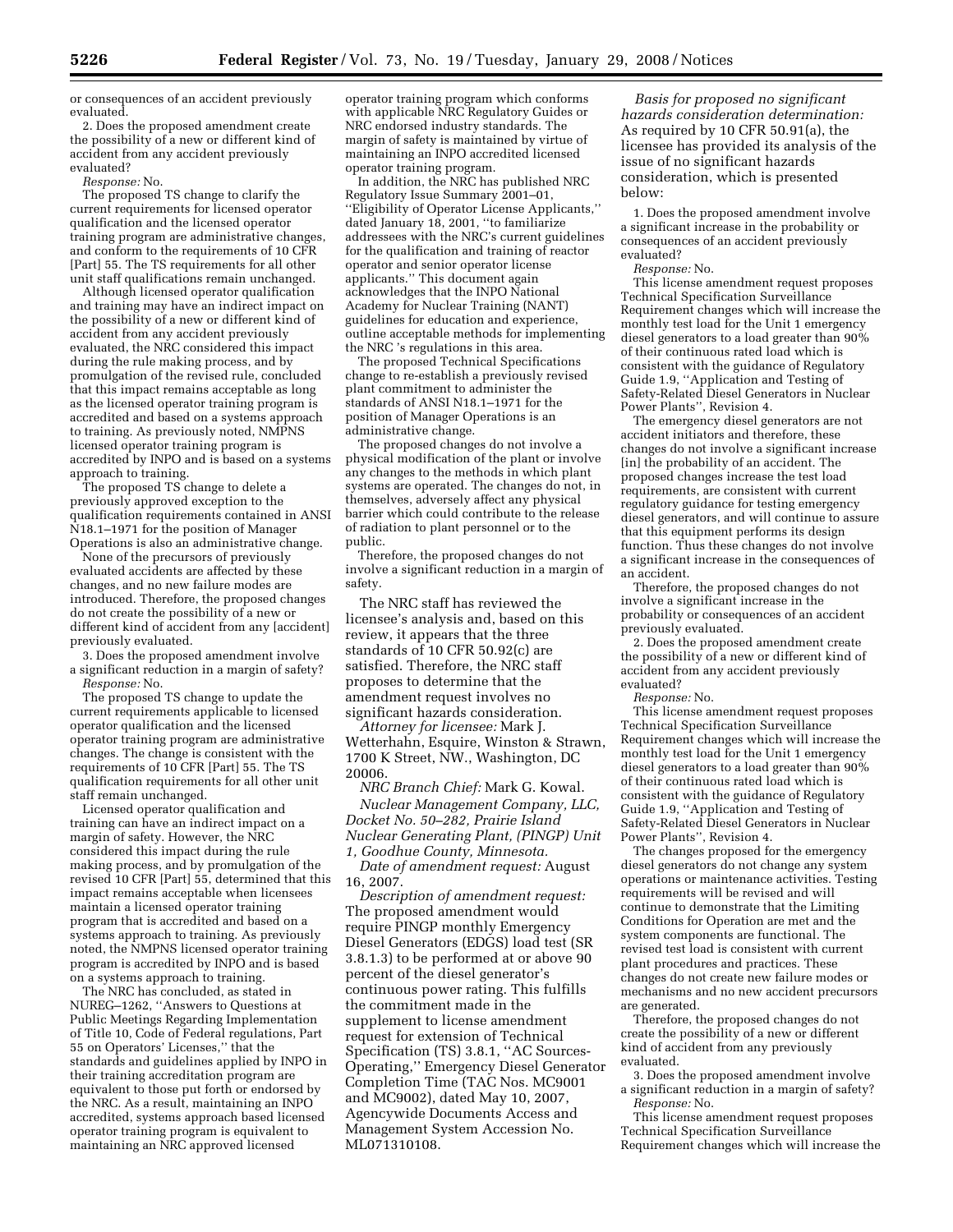monthly test load for the Unit 1 emergency diesel generators to a load greater than 90% of their continuous rated load which is consistent with the guidance of Regulatory Guide 1.9, ''Application and Testing of Safety-Related Diesel Generators in Nuclear Power Plants'', Revision 4.

Current plant procedures require the Unit 1 emergency diesel generators to be load tested above 90% of their continuous rated load each month. This license amendment request proposes to make testing above 90% of the Unit 1 emergency diesel generator's continuous rated load a Technical Specification requirement. Since this change is an increase in the test requirements and the change is consistent with current regulatory guidance, this change does not involve a significant reduction in a margin of safety.

Therefore, the proposed changes do not involve a significant reduction in a margin of safety.

The NRC staff has reviewed the licensee's analysis and, based on this review, it appears that the three standards of 10 CFR 50.92(c) are satisfied. Therefore, the NRC staff proposes to determine that the amendment requests involve no significant hazards consideration.

*Attorney for licensee:* Jonathan Rogoff, Esquire, General Counsel Nuclear Management Company, LLC, 700 First Street, Hudson, WI 54016.

*NRC Acting Branch Chief:* Cliff Munson.

*Omaha Public Power District, Docket No. 50–285, Fort Calhoun Station, Unit No. 1, Washington County, Nebraska.* 

*Date of amendment request:* October 19, 2007, as supplemented by letter dated December 12, 2007.

*Description of amendment request:*  The proposed amendment modifies Technical Specification (TS) 3.6(3), ''Containment Recirculating Air Cooling and Filtering System.'' The licensee has determined that emergency mode (remotely operated) dampers in the containment air cooling and filtering system (CACFS) can be maintained in their accident positions permanently in all plant operating modes. Surveillance Requirement (SR) 3.6.3.a for testing the CACFS emergency mode (remotely operated) dampers each refueling outage will be deleted and be replaced with an SR to verify that the emergency mode dampers are in their accident positions. The licensee also proposes to delete the SR of TS 3.6(3)b to exercise the remotely operated (emergency mode) dampers at intervals not to exceed 3 months.

*Basis for proposed no significant hazards consideration determination:*  As required by 10 CFR 50.91(a), the licensee has provided its analysis of the issue of no significant hazards consideration, which is presented below:

1. Does the proposed amendment involve a significant increase in the probability or consequences of an accident previously evaluated?

*Response:* No.

The containment air cooling and filtering system (CACFS) is not an initiator of any accident previously evaluated at the Fort Calhoun Station (FCS). The CACFS is an accident mitigation system. The current licensing basis function of the CACFS is to limit the containment pressure rise by providing a means for cooling the containment following a main steam line break (MSLB) design basis accident (DBA).

The CACFS face and bypass dampers will be aligned to their accident positions permanently causing the CACFS to operate in filtered air mode. Surveillance testing has shown that operating the system in this alignment over long periods does not jeopardize filter performance. Over the lifetime of the plant, the differential pressures measured across the combined high efficiency particulate air (HEPA) and charcoal filter banks have met test acceptance criteria.

With the dampers aligned to their accident positions permanently, the removal of TS requirements to check and exercise the dampers does not adversely affect the function of the CACFS. Each refueling outage, the dampers will be verified to be in their accident positions.

Therefore, the proposed [change] [does] not involve a significant increase in the probability or consequences of an accident previously evaluated.

2. Does the proposed amendment create the possibility of a new or different kind of accident from any accident previously evaluated?

*Response:* No.

The CACFS was designed to remove heat released to the containment atmosphere during a DBA to the extent necessary to maintain the containment structure below its design pressure. The face and bypass dampers will be aligned in their accident positions permanently, and the air supply, power, and ventilation isolation actuation signal to these dampers will be removed. Thus, the dampers will no longer have an active function and will not be required to change position under accident conditions.

Each refueling outage, the dampers will be verified to be in their accident positions. The CACFS will continue to operate as before except that filter bypass mode will be unavailable. Surveillance testing has shown that the filters are capable of long-term operation in filtered air mode without degrading their ability to respond to a DBA loss-of-coolant accident (LOCA).

No credible new failure mechanisms, malfunctions, or accident initiators not previously considered in the design and licensing basis are created and none of the initial condition assumptions of any accident evaluated in the safety analysis are impacted.

Therefore, the proposed [change] [does] not create the possibility of a new or different kind of accident from any previously evaluated.

3. Does the proposed amendment involve a significant reduction in a margin of safety? *Response:* No.

The containment building and associated penetrations are designed to withstand an internal pressure of 60 psig [pounds per square inch gauge] at 305 °F [degrees Fahrenheit], including all thermal loads resulting from the temperature associated with this pressure, with a leakage rate of 0.1 percent by weight or less of the contained volume per 24 hours. The CACFS is credited for maintaining containment pressure and temperatures within design limits. The air coolers are also credited for limiting peak containment pressure for an MSLB.

The CACFS consists of two redundant trains, each train with one air cooling and filtering unit and one air cooling unit, for a total of four cooling units. In accordance with analyses completed for replacement of the FCS steam generators in 2006, operation of the CACFS will continue to be credited in the MSLB containment pressure analysis. The CACFS face and bypass dampers will be aligned to their accident positions permanently. Therefore, TS surveillance requirements to periodically check and exercise these dampers are unnecessary. Each refueling outage, the dampers will be verified to be in their accident positions.

The containment heat removal licensing basis is not adversely affected by the proposed changes. The ability to maintain design limits for containment peak pressure and temperature, as well as long-term containment pressure and temperature, is preserved.

Therefore, the proposed [change] [does] not involve a significant reduction in a margin of safety.

The NRC staff has reviewed the licensee's analysis and, based on this review, it appears that the three standards of 10 CFR 50.92(c) are satisfied. Therefore, the NRC staff proposes to determine that the amendment request involves no significant hazards consideration.

*Attorney for licensee:* James R. Curtiss, Esq., Winston & Strawn, 1700 K Street, NW., Washington, DC 20006– 3817.

*NRC Branch Chief:* Thomas G. Hiltz. *Pacific Gas and Electric Company, Docket Nos. 50–275 and 50–323, Diablo Canyon Power Plant, Unit Nos. 1 and 2, San Luis Obispo County, California.*.

*Date of amendment request:*  December 17, 2007.

*Description of amendment request:*  The proposed amendments would revise Technical Specification (TS) 3.5.2, ''ECCS [Emergency Core Cooling System]—Operating,'' and TS 3.6.6, ''Containment Spray and Cooling Systems.'' The Diablo Canyon Power Plant ECCS consists of three separate subsystems: centrifugal charging, safety injection, and residual heat removal. The proposed changes to TS 3.5.2 would add new required actions and extend the Completion Time (CT) of the ECCS from 72 hours to 14 days.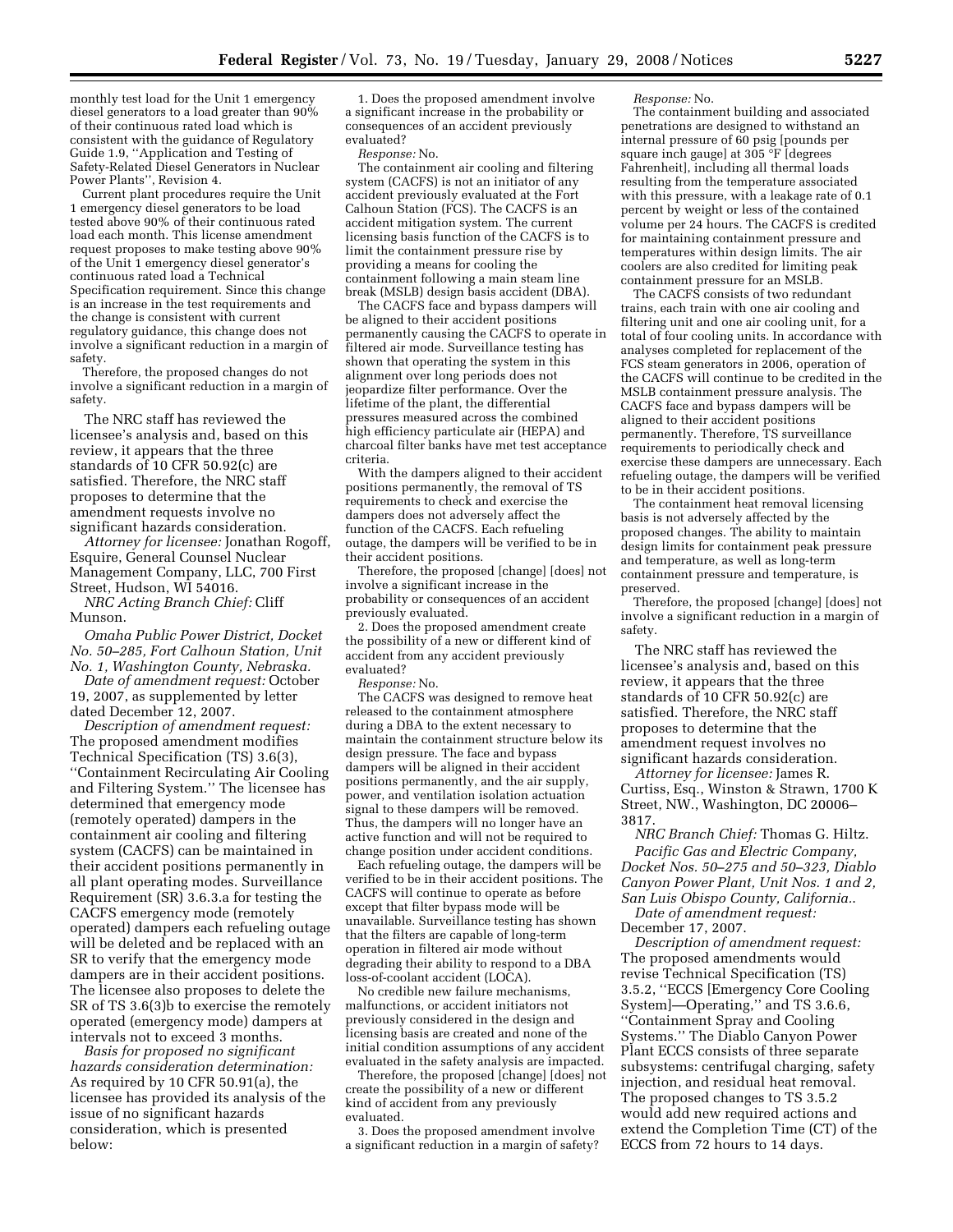Similarly, the proposed change to TS 3.6.6 involves extending the CT for one inoperable containment spray train from 72 hours to 14 days. These amendments are risk-informed licensing changes.

*Basis for proposed no significant hazards consideration determination:*  As required by 10 CFR 50.91(a), the licensee has provided its analysis of the issue of no significant hazards consideration, which is presented below:

1. [Do] the proposed change[s] involve a significant increase in the probability or consequences of an accident previously evaluated?

*Response:* No.

The proposed changes increase the Emergency Core Cooling System (ECCS) completion time (CT) to 14 days when one subsystem of one ECCS train is inoperable. Similarly, the proposed changes also increase the containment spray (CS) system CT to 14 days when one CS train is inoperable. These proposed changes do not physically alter any plant structures, systems, or components, and are not accident initiators; therefore, there is no effect on the probability of accidents previously evaluated. When one or more ECCS trains is inoperable, the Technical Specifications (TS) still requires at least 100 percent of the ECCS flow equivalent to a single OPERABLE ECCS train available. Similarly, when one CS train is inoperable, the TS still requires the redundant CS train to be OPERABLE. Therefore, redundant system and subsystems are still able to perform their safety functions. Also the proposed changes do not affect the types or amounts of radionuclides released following an accident, or affect the initiation and duration of their release. Therefore the consequences of accidents previously evaluated, which rely on the ECCS and CS system to mitigate, are not significantly increased.

Therefore, the proposed change[s] [do] not involve a significant increase in the probability or consequences of an accident previously evaluated.

2. [Do] the proposed change[s] create the possibility of a new or different accident from any accident previously evaluated? *Response:* No.

There are no new failure modes or mechanisms created due to plant operation with an extended CT. Extended operation with one ECCS train with one subsystem inoperable or with one train of CS system inoperable does not involve any modification to the operational limits or physical design of the systems. There are no new accident precursors generated due to the extended CT.

Therefore, the proposed change[s] [do] not create the possibility of a new or different accident from any accident previously evaluated.

3. [Do] the proposed change[s] involve a significant reduction in a margin of safety? *Response:* No.

The proposed change[s] [are] based upon both a deterministic evaluation and a riskinformed assessment. The deterministic evaluation concluded that though one ECCS

train is inoperable for a longer period of time, the availability of the redundant OPERABLE ECCS train can still perform its safety function. Similarly, though one train of the CS system is inoperable for a longer period of time, the redundant OPERABLE CS train can still perform its safety function by providing at least the minimum spray flow to the containment assumed in the accident analyses.

The risk assessment performed to support this license amendment request concluded that the increase in plant risk is small and consistent with the NRC's Safety Goal Policy Statement, ''Use of Probabilistic Risk Assessment Methods in Nuclear Activities: Final Policy Statement,'' and guidance [contained in] of Regulatory Guides (RG) 1.174, ''An Approach for Using Probabilistic Risk Assessment in Risk-Informed Decisions on Plant-Specific Changes to the Licensing Basis,'' and RG 1.177, ''An Approach for Plant-Specific, Risk-Informed Decisionmaking: Technical Specifications.''

Together, the deterministic evaluation and the risk-informed assessment provide assurance that the ECCS and the CS system will still meet their design requirements with the longer CTs proposed.

Therefore, the proposed change[s] [do] not involve a significant reduction in a margin of safety.

The NRC staff has reviewed the licensee's analysis and, based on this review, it appears that the three standards of 10 CFR 50.92(c) are satisfied. Therefore, the NRC staff proposes to determine that the amendment requests involve no significant hazards consideration.

*Attorney for licensee:* Jennifer Post, Esq., Pacific Gas and Electric Company, P.O. Box 7442, San Francisco, California 94120.

*NRC Branch Chief:* Thomas G. Hiltz.

*Pacific Gas and Electric Company, Docket Nos. 50–275 and 50–323, Diablo Canyon Power Plant, Unit Nos. 1 and 2, San Luis Obispo County, California.* 

*Date of amendment request:*  December 26, 2007.

*Description of amendment request:*  The proposed amendments would modify the Technical Specification (TS) to establish more effective and appropriate action, surveillance, and administrative requirements related to ensuring the habitability of the control room envelope (CRE) in accordance with Nuclear Regulatory Commission (NRC)-approved TS Task Force (TSTF) Standard Technical Specification change traveler TSTF–448, Revision 3, ''Control Room Habitability.'' Specifically, the proposed amendments would modify TS 3.7.10, ''Control Room Ventilation System (CRVS),'' and would establish a CRE habitability program in TS Section 5.5, ''Administrative Controls—Programs and Manuals.'' The NRC staff issued a ''Notice of

Availability of Technical Specification Improvement to Modify Requirements Regarding Control Room Envelope Habitability Using the Consolidated Line Item Improvement Process'' associated with TSTF–448, Revision 3, in the **Federal Register** on January 17, 2007 (72 FR 2022). The notice included a model safety evaluation, a model no significant hazards consideration (NSHC) determination, and a model license amendment request. In its application dated December 26, 2007, the licensee affirmed the applicability of the model NSHC determination which is presented below.

*Basis for proposed no significant hazards consideration determination:*  As required by 10 CFR 50.91(a), an analysis of the issue of NSHC adopted by the licensee is presented below:

Criterion 1—The proposed change does not involve a significant increase in the probability or consequences of an accident previously evaluated.

The proposed change does not adversely affect accident initiators or precursors nor alter the design assumptions, conditions, or configuration of the facility. The proposed change does not alter or prevent the ability of structures, systems, and components (SSCs) to perform their intended function to mitigate the consequences of an initiating event within the assumed acceptance limits. The proposed change revises the TS for the CRE emergency ventilation system, which is a mitigation system designed to minimize unfiltered air leakage into the CRE and to filter the CRE atmosphere to protect the CRE occupants in the event of accidents previously analyzed. An important part of the CRE emergency ventilation system is the CRE boundary. The CRE emergency ventilation system is not an initiator or precursor to any accident previously evaluated. Therefore, the probability of any accident previously evaluated is not increased. Performing tests to verify the operability of the CRE boundary and implementing a program to assess and maintain CRE habitability ensure that the CRE emergency ventilation system is capable of adequately mitigating radiological consequences to CRE occupants during accident conditions, and that the CRE emergency ventilation system will perform as assumed in the consequence analyses of design basis accidents. Thus, the consequences of any accident previously evaluated are not increased. Therefore, the proposed change does not involve a significant increase in the probability or consequences of an accident previously evaluated.

Criterion 2—The proposed change does not create the possibility of a new or different kind of accident from any accident previously evaluated.

The proposed change does not impact the accident analysis. The proposed change does not alter the required mitigation capability of the CRE emergency ventilation system, or its functioning during accident conditions as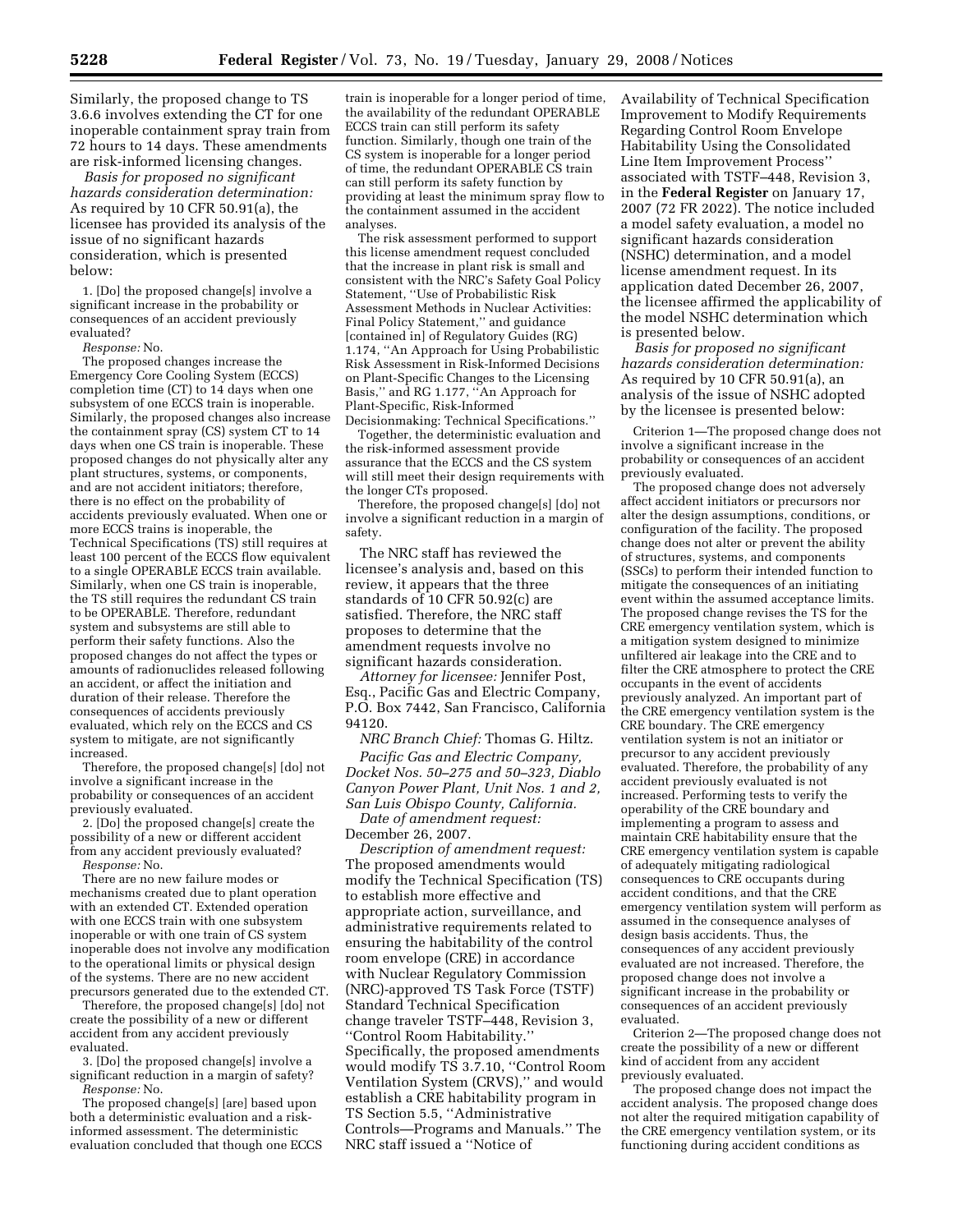assumed in the licensing basis analyses of design basis accident radiological consequences to CRE occupants. No new or different accidents result from performing the new surveillance or following the new program. The proposed change does not involve a physical alteration of the plant (i.e., no new or different type of equipment will be installed) or a significant change in the methods governing normal plant operation. The proposed change does not alter any safety analysis assumptions and is consistent with current plant operating practice. Therefore, this change does not create the possibility of a new or different kind of accident from any accident previously evaluated.

Criterion 3—The proposed change does not involve a significant reduction in the margin of safety.

The proposed change does not alter the manner in which safety limits, limiting safety system settings or limiting conditions for operation are determined. The proposed change does not affect safety analysis acceptance criteria. The proposed change will not result in plant operation in a configuration outside the design basis for an unacceptable period of time without compensatory measures. The proposed change does not adversely affect systems that respond to safely shut down the plant and to maintain the plant in a safe shutdown condition. Therefore, the proposed change does not involve a significant reduction in a margin of safety.

The NRC staff has reviewed the analysis adopted by the licensee and, based on this review, it appears that the standards of 10 CFR 50.92(c) are satisfied. Therefore, the NRC staff proposes to determine that the request for amendments involves NSHC.

*Attorney for licensee:* Jennifer Post, Esq., Pacific Gas and Electric Company, P.O. Box 7442, San Francisco, California 94120.

*NRC Branch Chief:* Thomas G. Hiltz.

*Southern Nuclear Operating Company, Inc., Docket Nos. 50–348 and 50–364, Joseph M. Farley Nuclear Plant, Units 1 and 2, Houston County, Alabama.* 

*Date of amendment request:*  November 5, 2007.

*Description of amendment request:*  The proposed amendments would revise Facility Operating License No. NPF–2 and Facility Operating License No. NPF–8 for Farley Nuclear Plant (FNP), Units 1 and 2, specifically, TS Section 5.5.17, ''Containment Leakage Rate Testing Program,'' to resolve a timing conflict between the FNP, Unit 2 R20 refueling outage schedule and the 15-year test date for the FNP, Unit 2 Type A Containment Integrated Leak Rate Test (ILRT), which has a required completion date of March 2010. Although Unit 1 does not have a current timing conflict, a similar Unit 1 change is proposed for consistency.

*Basis for proposed no significant hazards consideration determination:*  As required by 10 CFR 50.91(a), the licensee has provided its analysis of the issue of no significant hazards consideration, which is presented below:

1. Does the proposed change involve a significant increase in the probability or consequences of an accident previously evaluated?

*Response:* No.

The proposed revision to Technical Specifications 5.5.17, ''Containment Leakage Rate Testing Program,'' resolves a schedule conflict between the Farley Nuclear Plant (FNP) Unit 2 refueling outage and the fifteen (15) year Containment Integrated Leak Rate Test date that is currently stated in the FNP Technical Specifications. The previous Integrated Leakage Rate Tests were completed in March 1994 for FNP Unit 1 and March 1995 for FNP Unit 2. A 15 year deferral, granted by Amendments No. 159 and No. 150, placed the next integrated leak rate testing for FNP Unit 1 in March 2009 and FNP Unit 2 in March 2010. Due to minor variations in the refueling outage schedule, the current refueling outage for FNP Unit 2 has been scheduled for April 3, 2010 (Spring 2010). The Type A testing will begin during the FNP Unit 2 refueling outage which is three days after the 15 year time period from the March 1995 date that is currently stated in the revised FNP Technical Specifications (TS). This proposed change will revise FNP TS section 5.5.17 to include the current refueling outage schedule R22 (Spring 2009) for Unit 1 and R20 (Spring 2010) for Unit 2. The proposed Technical Specification change does not involve a physical change to the plant or a change in the manner in which the plant is operated or controlled. The reactor containment is designed to provide an essentially leak tight barrier against the uncontrolled release of radioactivity to the environment for postulated accidents. As such, the reactor containment exists to ensure the plant's ability to mitigate the consequences of an accident, and does not involve the prevention or identification of any precursors of an accident. Therefore, the proposed Technical Specification change does not involve a significant increase in the probability of an accident previously evaluated.

Type B and C containment leakage testing will continue to be performed at the frequency currently required by plant Technical Specifications. Industry experience has shown, as documented in NUREG–1493, that Type B and C containment leakage tests have identified a very large percentage of containment leakage paths and that the percentage of containment leakage paths that are detected only by Type A testing is very small. FNP test history listed in letter from Southern Nuclear Operating Company to the Nuclear Regulatory Commission dated April 4, 2002 supports this conclusion. The basis and the conclusions reached in the significant hazards evaluation provide in the original SNC amendment request for the ILRT interval extension remain valid and

unchanged. Therefore, this change does not involve a significant increase in the consequences of an accident previously evaluated.

2. Does the proposed change create the possibility of a new or different kind of accident from any accident previously evaluated?

*Response:* No.

This proposed change will revise FNP TS section 5.5.17 to include the current refueling outage schedule of R22 for Unit 1 and R20 for Unit 2. The basis and the conclusions reached in the significant hazards evaluation provided in the original amendment request for the ILRT interval extension provided in the original amendment request for the ILRT interval extension remain valid and unchanged.

The reactor containment and the testing requirements invoked to periodically demonstrate the integrity of the reactor containment exist to ensure the plant's ability to mitigate the consequences of an accident and do not involve the prevention or identification of any precursors of an accident. The proposed Technical Specification change does not involve a physical change to the plant or a change in the manner in which the plant is operated or controlled. Therefore, the proposed Technical Specification change does not create the possibility of a new or different kind of accident from any accident previously evaluated.

3. Does the proposed change involve a significant decrease in a margin of safety? *Response:* No.

This proposed change will revise FNP TS section 5.5.17 to include the current refueling outage schedule of R22 for Unit 1 and R20 for Unit 2. The basis and the conclusions reached in the significant hazards evaluation provided in the original amendment request for the ILRT interval extension remain valid and unchanged. The proposed Technical Specifications change does not involve a physical change to the plant or a change in the manner in which the plant is operated or controlled. The specific requirements and conditions of the Containment Leakage Rate Testing Program, as defined in Technical Specifications, exist to ensure that the degree of reactor containment structural integrity and leak tightness that is considered in the plant safety analysis is maintained. The overall containment leakage rate limit specified by Technical Specifications is maintained. Type B and C containment leakage testing will continue to be performed at the frequency currently required by plant Technical Specifications. Industry experience has shown, as documented in NUREG–1493, that Type B and C containment leakage tests have identified a very large percentage of containment leakage paths and that the percentage of containment leakage paths that are detected only by Type A testing is very small. FNP test history listed in a letter from Southern Nuclear Operating Company dated April 4, 2002 to the Nuclear Regulatory Commission supports this conclusion. Therefore, this change does not involve a significant reduction in a margin of safety.

Based on the above, Southern Nuclear Operating Company concludes that the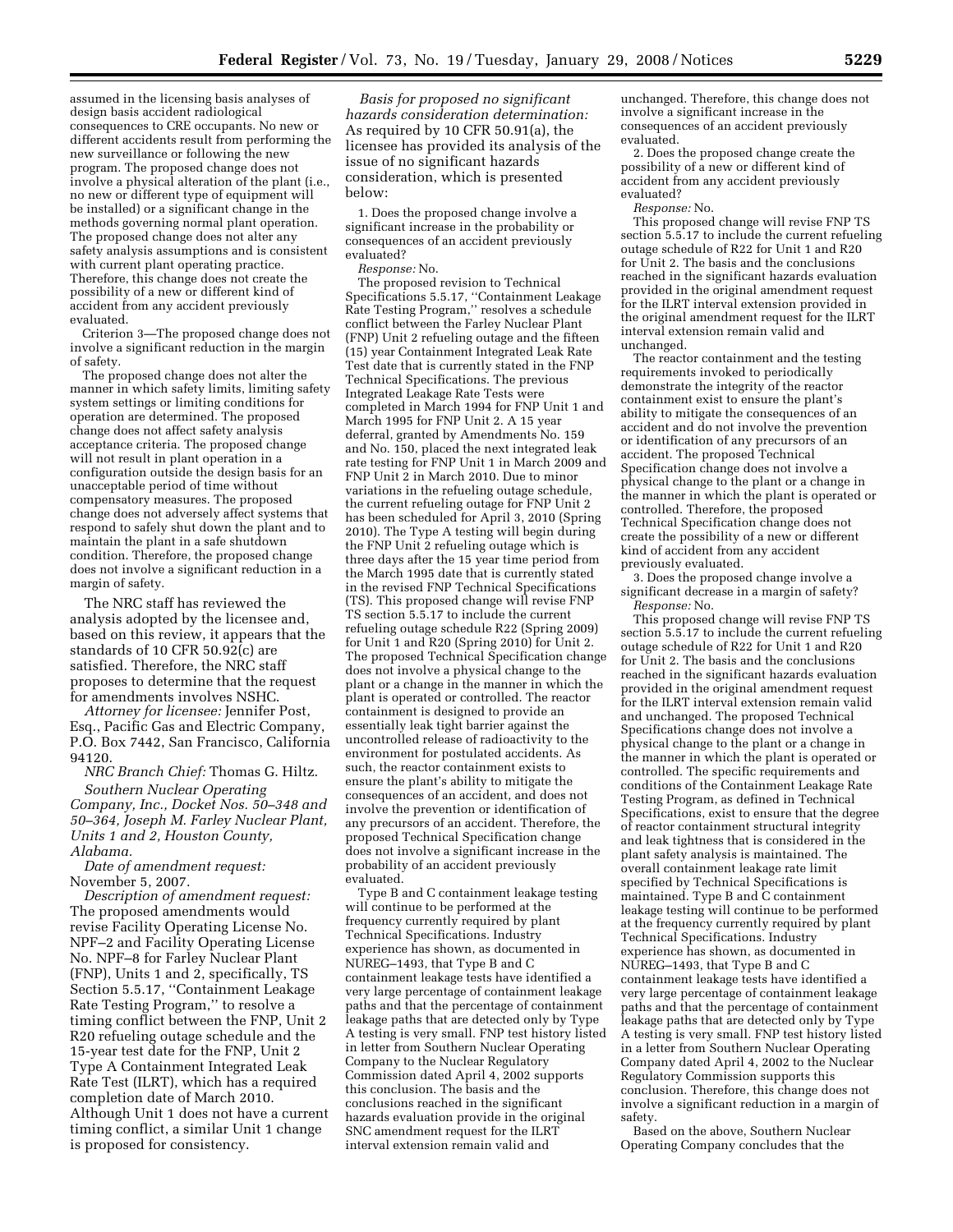proposed amendment does not involve a significant hazards consideration under the standards set forth in 10 CFR 50.92, and accordingly, a finding of ''no significant hazards consideration'' is justified.

The NRC staff has reviewed the licensee's analysis and, based on this review, it appears that the three standards of 10 CFR 50.92(c) are satisfied. Therefore, the NRC staff proposes to determine that the amendment request involves no significant hazards consideration.

*Attorney for licensee:* M. Stanford Blanton, Esq., Balch and Bingham, Post Office Box 306, 1710 Sixth Avenue North, Birmingham, Alabama 35201.

*NRC Branch Chief:* John Stang, Acting Chief.

*Southern Nuclear Operating Company, Inc., Docket Nos. 50–424 and 50–425, Vogtle Electric Generating Plant, Units 1 and 2, Burke County, Georgia.* 

*Date of amendment request:* January 9, 2008.

*Description of amendment request:*  The proposed amendments would revise Technical Specification (TS) 3.3.2, ''Engineered Safety Feature Actuation System (ESFAS) Instrumentation,'' Table 3.3.2–1, ''Engineered Safety Feature Actuation System Instrumentation,'' Function 7.b, and TS 3.5.4, ''Refueling Water Storage Tank (RWST),'' Surveillance Requirement (SR) 3.5.4.2. The proposed change to TS 3.3.2 lowers the Nominal Trip setpoint and corresponding Allowable Value of the Refueling water Storage Tank (RWST) Level—Low Low at which the semi-automatic switchover from the RWST to the containment emergency sump occurs.

*Basis for proposed no significant hazards consideration determination:*  As required by 10 CFR 50.91(a), the licensee has provided its analysis of the issue of no significant hazards consideration, which is presented below:

1. Does the proposed license amendment involve a significant increase in the probability or consequences of an accident previously evaluated?

TS 3.3.2, ''ESFAS Instrumentation,'' Table 3.3.2–1 (page 6 of 7), ''Engineered Safety Feature Actuation System Instrumentation,'' Function 7.b:

No. The previously analyzed accidents are initiated by the failure of plant structures, systems, or components. The proposed change that decreases the Allowable Value and Nominal Trip Setpoint (NTS) of the semi-automatic switchover to containment sump (RWST Level—Low Low) does not have a detrimental impact on the integrity of any plant structure, system, or component (SSC) that initiates an analyzed event. The change does not adversely affect the

protective and mitigative capabilities of the plant, nor does the change impact the initiation or probability of occurrence of any accident. The SSCs will continue to perform their intended safety functions.

The minimum containment sump pH used in calculating the radiological consequences for a LOCA remains bounding. The offsite and control room doses will continue to meet the requirements of 10 CFR 100 (Reactor Site Criteria) and 10 CFR 50 Appendix A GDC 19 (General Design Criteria—Control Room).

The proposed AV and NTS for TS Table 3.3.2–1, Function 7.b were determined using an uncertainty methodology previously approved by the NRC for this application. These values provide adequate assurance that required protective and mitigative functions will be initiated as assumed in the transient and accident analyses. Therefore, there is no significant increase in the probability or consequences of an accident previously evaluated.

TS 3.5.4, ''Refueling Water Storage Tank (RWST),'' SR 3.5.4.2:

No. The proposed change that increases the RWST borated water volume does not have a detrimental impact on the integrity of any plant structure, system, or component that initiates an analyzed event. The RWST borated water volume is not an initiator of any accident previously evaluated. As a result, the probability of an accident previously evaluated is not affected.

The proposed change does not alter or prevent the ability of structures, systems, and components from performing their intended safety functions to mitigate the consequences of an initiating event within the assumed acceptance limits. The impact on the containment flood level, equipment qualification, and containment sump pH remains within the limits assumed in the design and accident analyses. The proposed change does not affect the source term, containment isolation, or radiological release assumptions used in evaluating the radiological consequences of an accident previously evaluated. The proposed change is consistent with the safety analysis assumptions and resultant consequences.

The proposed change will not alter the operation of, or otherwise increase the failure probability of, any plant equipment that initiates an analyzed accident. Therefore, the proposed change does not involve a significant increase in the probability of an accident previously evaluated.

Based on the above discussions, the proposed TS changes do not involve an increase in the consequences of an accident previously evaluated.

2. Does the proposed license amendment create the possibility of a new or different kind of accident from any accident previously evaluated?

No. The proposed changes do not involve the use or installation of new equipment and the currently installed equipment will not be operated in a new or different manner. No new or different system interactions are created and no new processes are introduced. The proposed changes will not introduce any new failure mechanisms, malfunctions, or accident initiators not already considered in the design and licensing bases. The

possibility of a new or different malfunction of safety-related equipment is not created. No new accident scenarios, transient precursors, or limiting single failures are introduced as a result of these changes. There will be no adverse effect or challenges imposed on any safety-related system as a result of these changes.

Based on this evaluation, the proposed changes do not create the possibility of a new or different kind of accident from any accident previously evaluated.

3. Does the proposed amendment involve a significant reduction in a margin of safety?

No. The proposed changes to the semiautomatic switchover to the containment sump RWST Level—Low Low AV and NTS and to the required RWST minimum borated water volume do not alter the manner in which safety limits, limiting safety system settings or limiting conditions for operation are determined. The safety analysis acceptance criteria are not affected by these changes. The proposed changes will not result in plant operation in a configuration outside of the design basis. The proposed changes do not alter or prevent the ability of structures, systems, and components from performing their intending function to mitigate the consequences of an initiating event within the applicable acceptance criteria.

The proposed changes do not affect the source term, containment isolation, or radiological release assumptions used in evaluating the radiological consequences of an accident previously evaluated. The minimum and maximum pH values remain bounding; therefore, the required amount of trisodium phosphate (TSP) remains unchanged. The impact on the containment flood level, equipment qualification, hydrogen produced by the corrosion of galvanized surfaces and zinc based paints, and chloride induced stress corrosion remains within the limits assumed in the design and accident analyses.

There will be no effect on the manner in which the Safety Limits or Limiting Safety System Settings are determined, nor will there be any effect on those plant systems necessary to assure the accomplishment of protection functions. Therefore, the proposed changes do not involve a significant reduction in a margin of safety.

The NRC staff has reviewed the licensee's analysis and, based on this review, it appears that the three standards of 10 CFR 50.92(c) are satisfied. Therefore, the NRC staff proposes to determine that the amendment request involves no significant hazards consideration.

*Attorney for licensee:* Mr. Arthur H. Domby, Troutman Sanders, NationsBank Plaza, Suite 5200, 600 Peachtree Street, NE., Atlanta, Georgia 30308–2216.

*NRC Branch Chief:* John Stang, Acting Chief.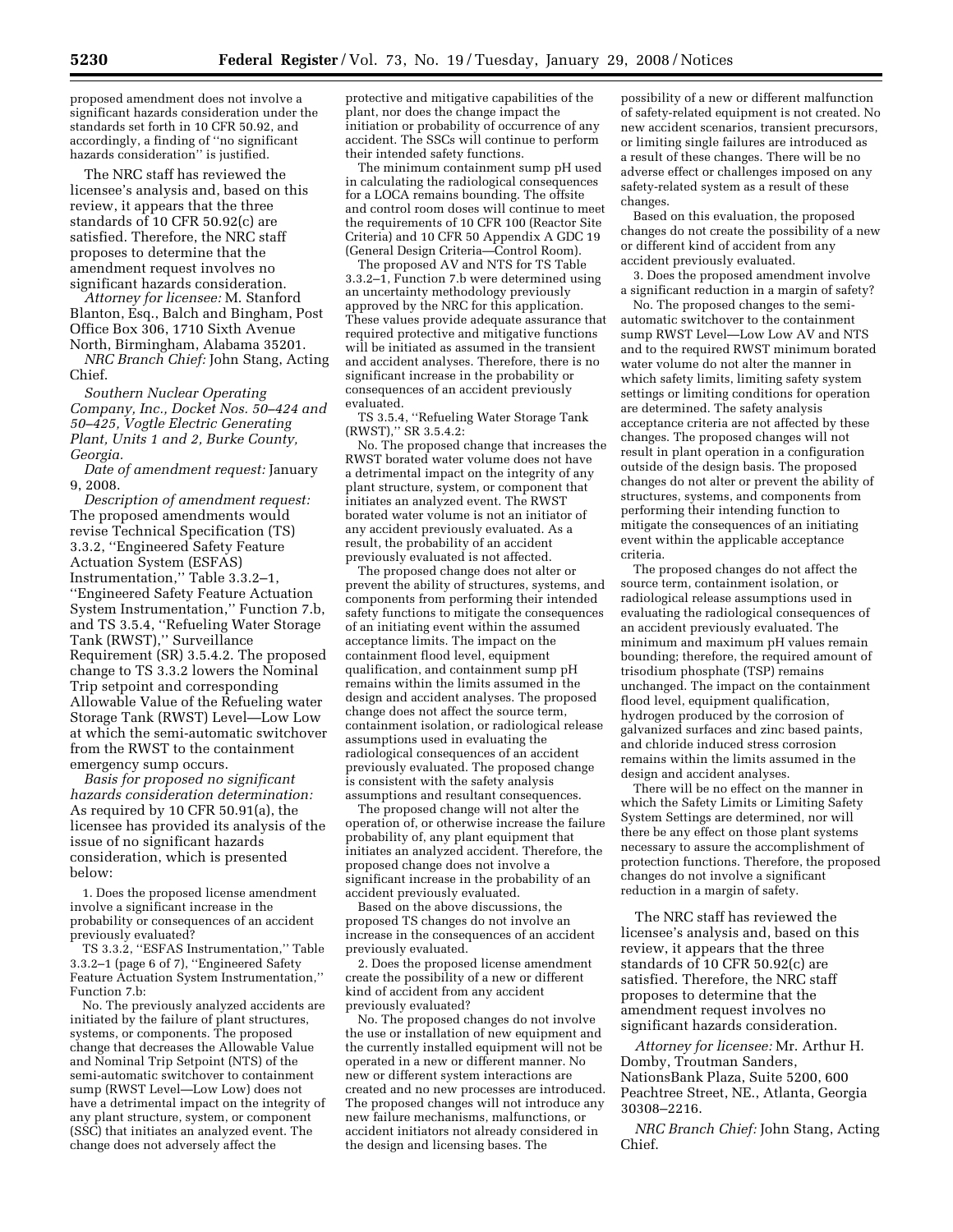# **Notice of Issuance of Amendments to Facility Operating Licenses**

During the period since publication of the last biweekly notice, the Commission has issued the following amendments. The Commission has determined for each of these amendments that the application complies with the standards and requirements of the Atomic Energy Act of 1954, as amended (the Act), and the Commission's rules and regulations. The Commission has made appropriate findings as required by the Act and the Commission's rules and regulations in 10 CFR Chapter I, which are set forth in the license amendment.

Notice of Consideration of Issuance of Amendment to Facility Operating License, Proposed No Significant Hazards Consideration Determination, and Opportunity for A Hearing in connection with these actions was published in the **Federal Register** as indicated.

Unless otherwise indicated, the Commission has determined that these amendments satisfy the criteria for categorical exclusion in accordance with 10 CFR 51.22. Therefore, pursuant to 10 CFR 51.22(b), no environmental impact statement or environmental assessment need be prepared for these amendments. If the Commission has prepared an environmental assessment under the special circumstances provision in 10 CFR 51.22(b) and has made a determination based on that assessment, it is so indicated.

For further details with respect to the action see (1) the applications for amendment, (2) the amendment, and (3) the Commission's related letter, Safety Evaluation and/or Environmental Assessment as indicated. All of these items are available for public inspection at the Commission's Public Document Room (PDR), located at One White Flint North, Public File Area 01F21, 11555 Rockville Pike (first floor), Rockville, Maryland. Publicly available records will be accessible from the Agencywide Documents Access and Management Systems (ADAMS) Public Electronic Reading Room on the internet at the NRC Web site, *http://www.nrc.gov/ reading-rm/adams.html.* If you do not have access to ADAMS or if there are problems in accessing the documents located in ADAMS, contact the PDR Reference staff at 1 (800) 397–4209, (301) 415–4737 or by e-mail to *pdr@nrc.gov.* 

*Calvert Cliffs Nuclear Power Plant, Inc., Docket Nos. 50–317 and 50–318, Calvert Cliffs Nuclear Power Plant, Unit Nos. 1 and 2, Calvert County, Maryland.* 

*Date of applications for amendments:*  February 27, 2007.

*Brief description of amendments:*  These amendments modify Technical Specification (TS) 4.2.1, ''Fuel Assemblies,'' to permit up to four lead fuel assemblies (LFAs) with advanced cladding material to be inserted into the Unit 1 core for operating cycle 19 which is scheduled to begin in April 2008. Two of the LFAs were manufactured by Westinghouse Electric Company and contain a limited number of fuel rods with advanced zirconium-based alloys. The other two LFAs were manufactured by AREVA with fuel rod cladding material classified as M5TM alloy. These LFAs, which were originally inserted into the Unit 2 core in April 2003, remained there for operating cycles 15 and 16 and were subsequently removed in April 2007. These amendments also modify TS 5.6.5, ''Core Operating Limits Report (COLR),'' for the Calvert Cliffs Nuclear Power Plant, Unit Nos. 1 and 2, to include WCAP–15604–NP, ''Limited Scope High Burnup Lead Test Assemblies,'' as an approved analytical method for extended LFA burnup limits.

*Date of issuance:* December 20, 2007. *Effective date:* As of the date of issuance to be implemented within 30 days.

*Amendment Nos.:* 283 and 260. *Renewed Facility Operating License Nos. DPR–53 and DPR–69:* Amendments revised the License and Technical Specifications.

*Date of initial notice in Federal Register: April 24, 2007 (72 FR 20377)*. The Commission's related evaluation of these amendments is contained in a Safety Evaluation dated December 20, 2007.

*No significant hazards consideration comments received:* No.

*Calvert Cliffs Nuclear Power Plant, Inc., Docket Nos. 50–317 and 50–318, Calvert Cliffs Nuclear Power Plant, Unit Nos. 1 and 2, Calvert County, Maryland.* 

*Date of application for amendments:*  February 1, 2007, as supplemented by letter dated August 17, 2007.

*Brief description of amendments:*  These amendments revise Surveillance Requirement 3.5.2.8 in Technical Specification 3.5.2, ''ECCS—Operating,'' to reflect the replacement of the containment recirculation sump suction inlet trash racks and screens with strainers. The containment recirculation sump suction inlet trash racks and screens are being replaced with a strainer design with significantly larger effective surface area in response to Nuclear Regulatory Commission Generic Letter 2004–02, ''Potential Impact of

Debris Blockage on Emergency Recirculation during Design Basis Accidents at Pressurized-Water Reactors.''

*Date of issuance:* December 27, 2007. *Effective date:* As of the date of issuance to be implemented within 60 days following completion of the installation and testing of the plant modifications described in the licensee's letters dated February 1 and August 17, 2007.

*Amendment Nos.:* 284 and 261. *Renewed Facility Operating License Nos. DPR–53 and DPR–69:* Amendments revised the License and Technical Specifications.

*Date of initial notice in Federal Register:* March 13, 2007 (72 FR 11385).

The letter dated August 17, 2007, provided additional information that clarified the application, did not expand the scope of the application as originally noticed, and did not change the staff's original proposed no significant hazards consideration determination as published in the **Federal Register**.

The Commission's related evaluation of these amendments is contained in a Safety Evaluation dated December 27, 2007.

*No significant hazards consideration comments received:* No.

*Carolina Power & Light Company, Docket Nos. 50–325 and 50–324, Brunswick Steam Electric Plant, Units 1 and 2, Brunswick County, North Carolina.* 

*Date of application for amendments:*  December 21, 2006.

*Brief Description of amendments:* The amendments change the Technical Specifications (TSs) related to the reactor recirculation system flow balance.

*Date of issuance:* December 17, 2007. *Effective date:* Date of issuance, to be implemented within 60 days.

*Amendment Nos.:* 244 and 272.

*Facility Operating License Nos. DPR– 71 and DPR–62:* Amendments changed the TSs.

*Date of initial notice in Federal Register:* March 13, 2007 (72 FR 11385).

The Commission's related evaluation of the amendments is contained in a Safety Evaluation dated December 17, 2007.

*No significant hazards consideration comments received:* No.

*Entergy Nuclear Operations, Inc., Docket No. 50–333, James A. FitzPatrick Nuclear Power Plant, Oswego County, New York.* 

*Date of application for amendment:*  July 17, 2007, as supplemented on August 13, 2007.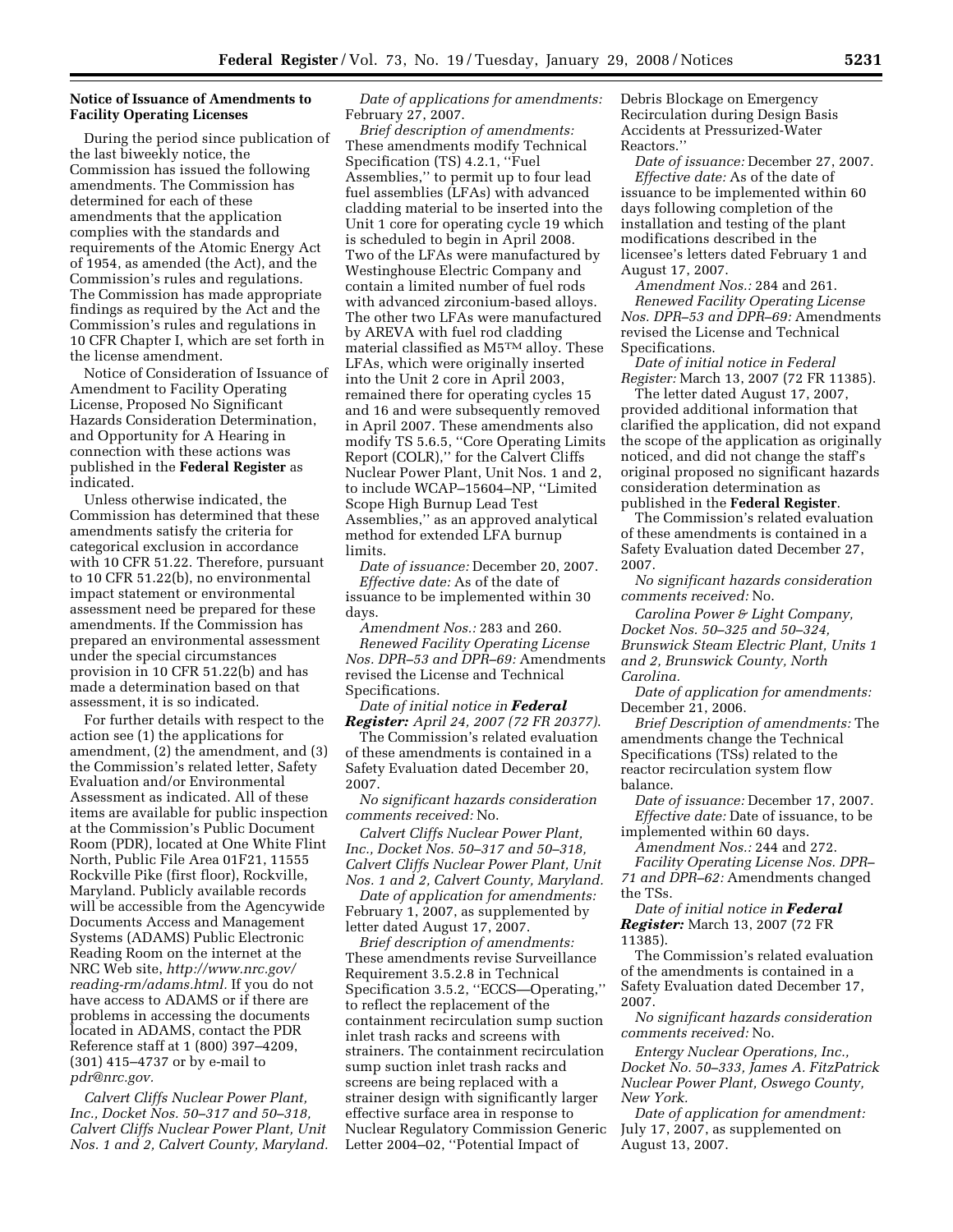*Brief description of amendment:* The proposed amendment would revise action and surveillance requirements related to control room envelope (CRE) habitability in Technical Specification (TS) Section 3.7.3 ''Control Room Emergency Ventilation Air Supply (CREVAS) System,'' and adds a new administrative controls program, TS Section 5.5.14, ''Control Room Envelope Habitability Program.'' In addition, the proposed amendment adds a license condition which specifies the schedule for performing the new surveillance and assessment requirements for the Control Room Envelope Habitability Program, and corrects a typographical error in Appendix C of the license. The changes are consistent with NRC-approved Revision 3 to Technical Specifications Task Force (TSTF) Improved Standard Technical Specifications Change Traveler, TSTF–448, ''Control Room Habitability.'' TSTF–448, Revision 3 is a proposal to establish more effective and appropriate action, surveillance, and administrative TS requirements related to ensuring the habitability of the control room envelope.

*Date of issuance:* January 3, 2008. *Effective date:* As of the date of issuance, and shall be implemented within 60 days.

*Amendment No.:* 289.

*Facility Operating License No. DPR– 59:* The amendment revised the License and the Technical Specifications.

*Date of initial notice in Federal Register:* September 11, 2007 (72 FR 51854).

The August 13, 2007, supplement provided additional information that clarified the application, did not expand the scope of the application as originally noticed, and did not change the NRC staff's original proposed no significant hazards consideration determination as published in the **Federal Register**.

The Commission's related evaluation of the amendment is contained in a Safety Evaluation dated January 3, 2008.

*No significant hazards consideration comments received:* No.

*Pacific Gas and Electric Company, Docket Nos. 50–275 and 50–323, Diablo Canyon Nuclear Power Plant, Unit Nos. 1 and 2, San Luis Obispo County, California.* 

*Date of application for amendments:*  January 11, 2007, as supplemented by letters dated August 9, and September 28, 2007.

*Brief description of amendments:* The amendments revise the Technical Specifications (TS) to support replacement of the steam generators (SGs). They revise TS 3.3.2, ''Engineered Safety Feature Actuation System

(ESFAS) Instrumentation,'' TS 5.5.9, ''Steam Generator (SG) Program,'' and TS 5.6.10, ''Steam Generator (SG) Tube Inspection Report.''

*Date of issuance:* January 8, 2008. *Effective date:* As of its date of issuance and shall be implemented prior to entry into Mode 4 following the 14th refueling outage for Unit 2 and prior to entry into Mode 4 following the 15th refueling outage for Unit 1.

*Amendment Nos.:* Unit 1—198; Unit 2—199.

*Facility Operating License Nos. DPR– 80 and DPR–82:* The amendments revised the Facility Operating Licenses and Technical Specifications.

*Date of initial notice in Federal Register:* February 13, 2007 (72 FR 6787).

The supplemental letters dated August 9, and September 28, 2007, provided additional information that clarified the application, did not expand the scope of the application as originally noticed, and did not change the staff's original proposed no significant hazards consideration determination as published in the **Federal Register**. The Commission's related evaluation of the amendments is contained in a Safety Evaluation dated January 8, 2008.

*No significant hazards consideration comments received:* No.

*Virginia Electric and Power Company, et al., Docket Nos. 50–280 and 50–281, Surry Power Station, Unit Nos. 1 and 2, Surry County, Virginia.* 

*Date of application for amendments:*  March 6, 2007.

*Brief Description of amendments:*  These amendments authorized revisions to the Updated Final Safety Analysis Report (UFSAR) to permit irradiation of the fuel assemblies beginning with Surry Power Station, Unit Nos. 1 and 2, improved fuel assemblies with ZIRLO (Westinghouse trademark) cladding to a lead rod average burnup of 62,000 MWD/MTU.

*Date of issuance:* December 19, 2007. *Effective date:* As of the date of issuance and shall be implemented within 30 days. The UFSAR changes shall be implemented in the next periodic update made in accordance with 10 CFR 50.71(e).

*Amendment Nos.:* 257, 256.

*Renewed Facility Operating License Nos. DPR–32 and DPR–37:* Amendments changed the licenses.

*Date of initial notice in Federal Register:* March 27, 2007 (72 FR 14309).

The Commission's related evaluation of the amendments is contained in a Safety Evaluation dated December 19, 2007.

*No significant hazards consideration comments received:* No.

**Notice of Issuance of Amendments to Facility Operating Licenses and Final Determination of No Significant Hazards Consideration and Opportunity for a Hearing (Exigent Public Announcement or Emergency Circumstances)** 

During the period since publication of the last biweekly notice, the Commission has issued the following amendments. The Commission has determined for each of these amendments that the application for the amendment complies with the standards and requirements of the Atomic Energy Act of 1954, as amended (the Act), and the Commission's rules and regulations. The Commission has made appropriate findings as required by the Act and the Commission's rules and regulations in 10 CFR Chapter I, which are set forth in the license amendment.

Because of exigent or emergency circumstances associated with the date the amendment was needed, there was not time for the Commission to publish, for public comment before issuance, its usual Notice of Consideration of Issuance of Amendment, Proposed No Significant Hazards Consideration Determination, and Opportunity for a Hearing.

For exigent circumstances, the Commission has either issued a **Federal Register** notice providing opportunity for public comment or has used local media to provide notice to the public in the area surrounding a licensee's facility of the licensee's application and of the Commission's proposed determination of no significant hazards consideration. The Commission has provided a reasonable opportunity for the public to comment, using its best efforts to make available to the public means of communication for the public to respond quickly, and in the case of telephone comments, the comments have been recorded or transcribed as appropriate and the licensee has been informed of the public comments.

In circumstances where failure to act in a timely way would have resulted, for example, in derating or shutdown of a nuclear power plant or in prevention of either resumption of operation or of increase in power output up to the plant's licensed power level, the Commission may not have had an opportunity to provide for public comment on its no significant hazards consideration determination. In such case, the license amendment has been issued without opportunity for comment. If there has been some time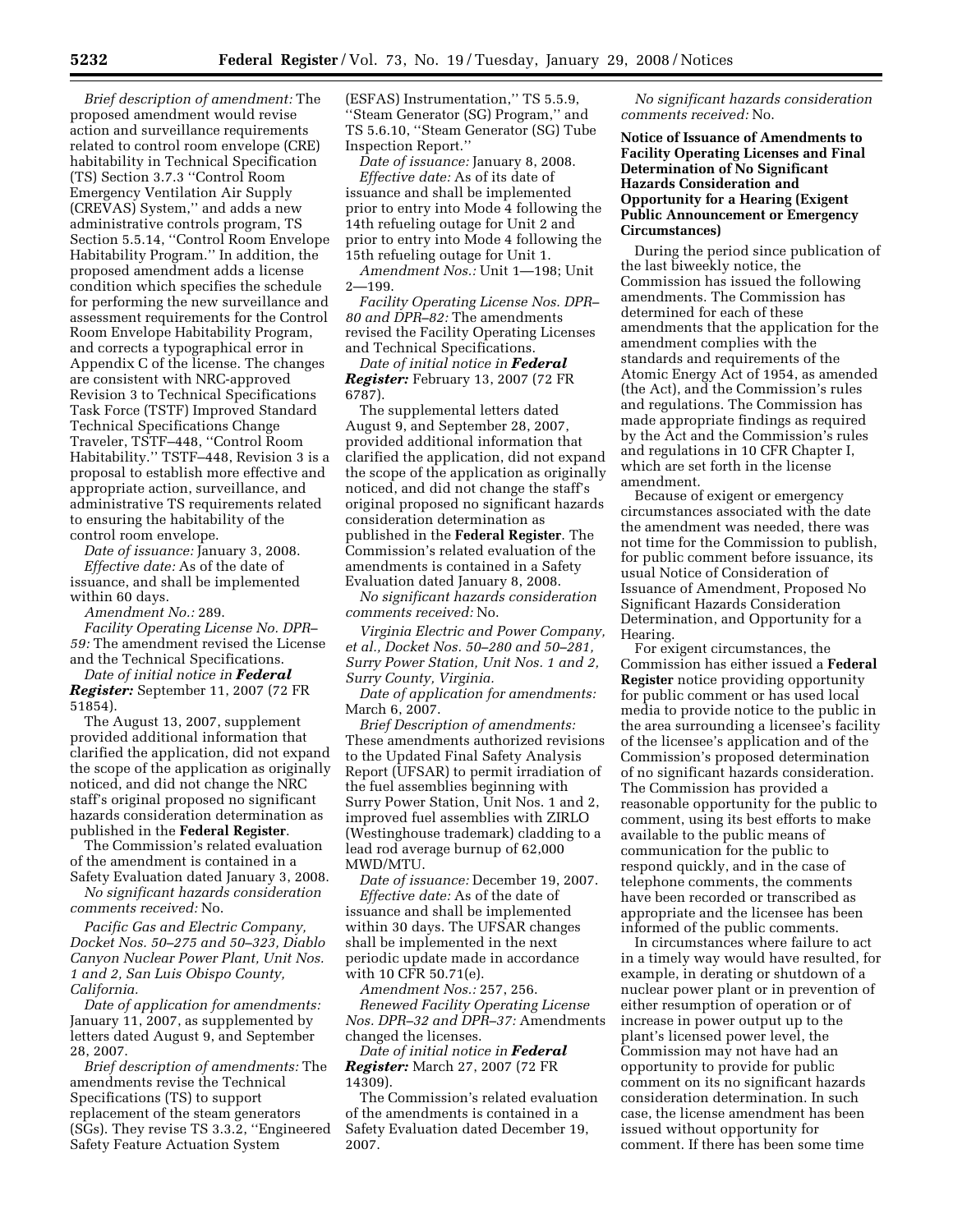for public comment but less than 30 days, the Commission may provide an opportunity for public comment. If comments have been requested, it is so stated. In either event, the State has been consulted by telephone whenever possible.

Under its regulations, the Commission may issue and make an amendment immediately effective, notwithstanding the pendency before it of a request for a hearing from any person, in advance of the holding and completion of any required hearing, where it has determined that no significant hazards consideration is involved.

The Commission has applied the standards of 10 CFR 50.92 and has made a final determination that the amendment involves no significant hazards consideration. The basis for this determination is contained in the documents related to this action. Accordingly, the amendments have been issued and made effective as indicated.

Unless otherwise indicated, the Commission has determined that these amendments satisfy the criteria for categorical exclusion in accordance with 10 CFR 51.22. Therefore, pursuant to 10 CFR 51.22(b), no environmental impact statement or environmental assessment need be prepared for these amendments. If the Commission has prepared an environmental assessment under the special circumstances provision in 10 CFR 51.12(b) and has made a determination based on that assessment, it is so indicated.

For further details with respect to the action see (1) the application for amendment, (2) the amendment to Facility Operating License, and (3) the Commission's related letter, Safety Evaluation and/or Environmental Assessment, as indicated. All of these items are available for public inspection at the Commission's Public Document Room (PDR), located at One White Flint North, Public File Area 01F21, 11555 Rockville Pike (first floor), Rockville, Maryland. Publicly available records will be accessible from the Agencywide Documents Access and Management System's (ADAMS) Public Electronic Reading Room on the Internet at the NRC Web site, *http://www.nrc.gov/ reading-rm/adams.html*. If you do not have access to ADAMS or if there are problems in accessing the documents located in ADAMS, contact the PDR Reference staff at 1 (800) 397–4209, (301) 415–4737 or by e-mail to *pdr@nrc.gov*.

The Commission is also offering an opportunity for a hearing with respect to the issuance of the amendment. Within 60 days after the date of publication of

this notice, person(s) may file a request for a hearing with respect to issuance of the amendment to the subject facility operating license and any person whose interest may be affected by this proceeding and who wishes to participate as a party in the proceeding must file a written request via electronic submission through the NRC E-Filing system for a hearing and a petition for leave to intervene. Requests for a hearing and a petition for leave to intervene shall be filed in accordance with the Commission's ''Rules of Practice for Domestic Licensing Proceedings'' in 10 CFR Part 2. Interested person(s) should consult a current copy of 10 CFR 2.309, which is available at the Commission's PDR, located at One White Flint North, Public File Area 01F21, 11555 Rockville Pike (first floor), Rockville, Maryland, and electronically on the Internet at the NRC Web site, *http://www.nrc.gov/readingrm/doc-collections/cfr/*. If there are problems in accessing the document, contact the PDR Reference staff at 1 (800) 397–4209, (301) 415–4737, or by email to *pdr@nrc.gov*. If a request for a hearing or petition for leave to intervene is filed by the above date, the Commission or a presiding officer designated by the Commission or by the Chief Administrative Judge of the Atomic Safety and Licensing Board Panel, will rule on the request and/or petition; and the Secretary or the Chief Administrative Judge of the Atomic Safety and Licensing Board will issue a notice of a hearing or an appropriate order.

As required by 10 CFR 2.309, a petition for leave to intervene shall set forth with particularity the interest of the petitioner in the proceeding, and how that interest may be affected by the results of the proceeding. The petition should specifically explain the reasons why intervention should be permitted with particular reference to the following general requirements: (1) The name, address, and telephone number of the requestor or petitioner; (2) the nature of the requestor's/petitioner's right under the Act to be made a party to the proceeding; (3) the nature and extent of the requestor's/petitioner's property, financial, or other interest in the proceeding; and (4) the possible effect of any decision or order which may be entered in the proceeding on the requestor's/petitioner's interest. The petition must also identify the specific contentions which the petitioner/ requestor seeks to have litigated at the proceeding.

Each contention must consist of a specific statement of the issue of law or fact to be raised or controverted. In

addition, the petitioner/requestor shall provide a brief explanation of the bases for the contention and a concise statement of the alleged facts or expert opinion, which support the contention and on which the petitioner intends to rely in proving the contention at the hearing. The petitioner must also provide references to those specific sources and documents of which the petitioner is aware and on which the petitioner intends to rely to establish those facts or expert opinion. The petition must include sufficient information to show that a genuine dispute exists with the applicant on a material issue of law or fact.1 Contentions shall be limited to matters within the scope of the amendment under consideration. The contention must be one which, if proven, would entitle the petitioner to relief. A petitioner/requestor who fails to satisfy these requirements with respect to at least one contention will not be permitted to participate as a party.

Each contention shall be given a separate numeric or alpha designation within one of the following groups:

1. Technical—primarily concerns/ issues relating to technical and/or health and safety matters discussed or referenced in the applications.

2. Environmental—primarily concerns/issues relating to matters discussed or referenced in the environmental analysis for the applications.

3. Miscellaneous—does not fall into one of the categories outlined above.

As specified in 10 CFR 2.309, if two or more petitioners/requestors seek to co-sponsor a contention, the petitioners/ requestors shall jointly designate a representative who shall have the authority to act for the petitioners/ requestors with respect to that contention. If a petitioner/requestor seeks to adopt the contention of another sponsoring petitioner/requestor, the petitioner/requestor who seeks to adopt the contention must either agree that the sponsoring petitioner/requestor shall act as the representative with respect to that contention, or jointly designate with the sponsoring petitioner/requestor a representative who shall have the authority to act for the petitioners/ requestors with respect to that contention.

Those permitted to intervene become parties to the proceeding, subject to any

 $\,$  1 To the extent that the applications contain attachments and supporting documents that are not publicly available because they are asserted to contain safeguards or proprietary information, petitioners desiring access to this information should contact the applicant or applicant's counsel and discuss the need for a protective order.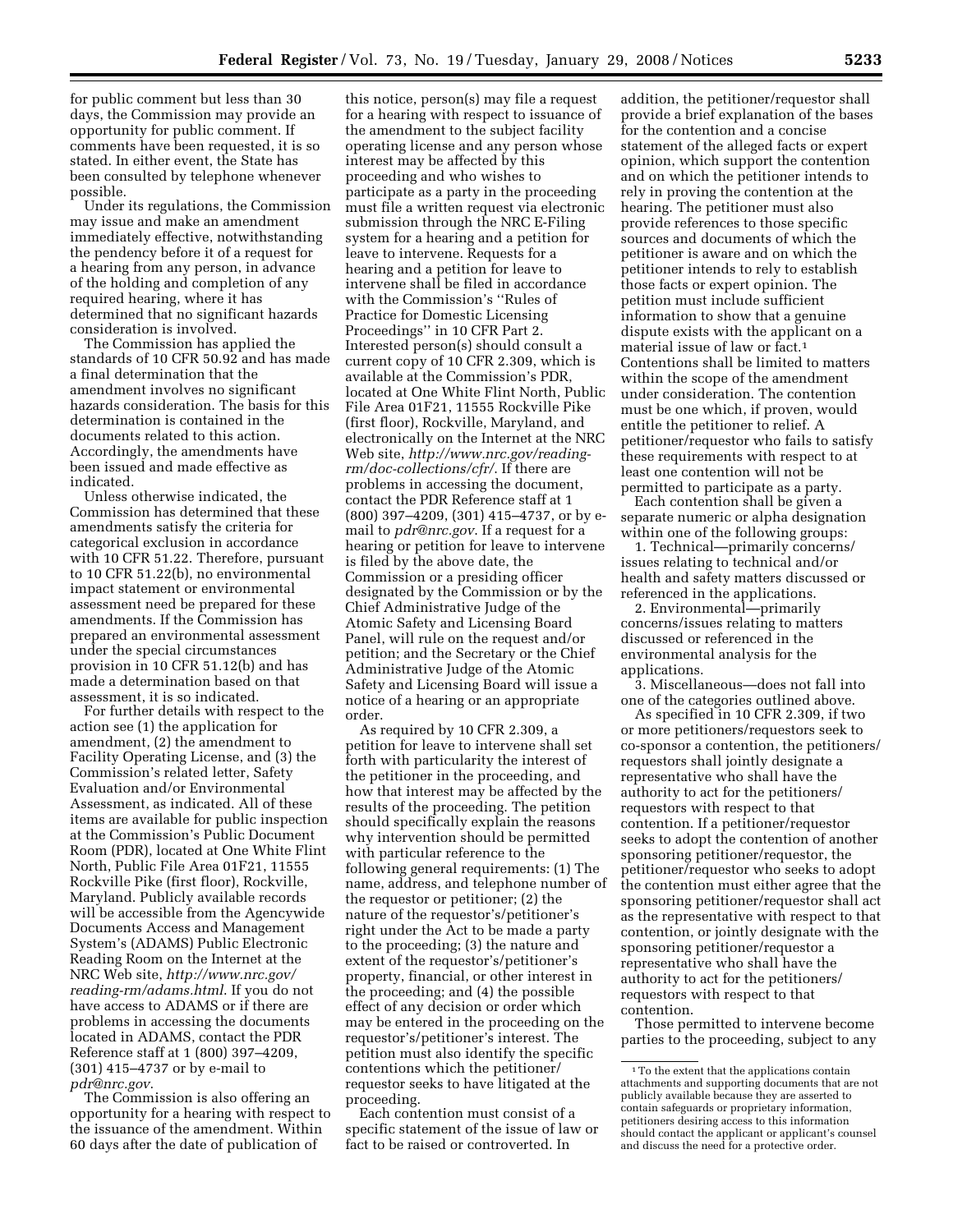limitations in the order granting leave to intervene, and have the opportunity to participate fully in the conduct of the hearing. Since the Commission has made a final determination that the amendment involves no significant hazards consideration, if a hearing is requested, it will not stay the effectiveness of the amendment. Any hearing held would take place while the amendment is in effect.

A request for hearing or a petition for leave to intervene must be filed in accordance with the NRC E-Filing rule, which the NRC promulgated on August 28, 2007 (72 FR 49139). The E-Filing process requires participants to submit and serve documents over the internet or in some cases to mail copies on electronic storage media. Participants may not submit paper copies of their filings unless they seek a waiver in accordance with the procedures described below.

To comply with the procedural requirements of E-Filing, at least five (5) days prior to the filing deadline, the petitioner/requestor must contact the Office of the Secretary by e-mail at *HEARINGDOCKET@NRC.GOV*, or by calling (301) 415–1677, to request (1) a digital ID certificate, which allows the participant (or its counsel or representative) to digitally sign documents and access the E-Submittal server for any proceeding in which it is participating; and/or (2) creation of an electronic docket for the proceeding (even in instances in which the petitioner/requestor (or its counsel or representative) already holds an NRCissued digital ID certificate). Each petitioner/requestor will need to download the Workplace Forms ViewerTM to access the Electronic Information Exchange (EIE), a component of the E-Filing system. The Workplace Forms ViewerTM is free and is available at *http://www.nrc.gov/sitehelp/e-submittals/install-viewer.html*. Information about applying for a digital ID certificate is available on NRC's public Web site at *http://www.nrc.gov/ site-help/e-submittals/applycertificates.html*.

Once a petitioner/requestor has obtained a digital ID certificate, had a docket created, and downloaded the EIE viewer, it can then submit a request for hearing or petition for leave to intervene. Submissions should be in Portable Document Format (PDF) in accordance with NRC guidance available on the NRC public Web site at *http://www.nrc.gov/site-help/esubmittals.html*. A filing is considered complete at the time the filer submits its documents through EIE. To be timely, an electronic filing must be submitted to the EIE system no later than 11:59 p.m. Eastern Time on the due date. Upon receipt of a transmission, the E-Filing system time-stamps the document and sends the submitter an e-mail notice confirming receipt of the document. The EIE system also distributes an e-mail notice that provides access to the document to the NRC Office of the General Counsel and any others who have advised the Office of the Secretary that they wish to participate in the proceeding, so that the filer need not serve the documents on those participants separately. Therefore, applicants and other participants (or their counsel or representative) must apply for and receive a digital ID certificate before a hearing request/ petition to intervene is filed so that they can obtain access to the document via the E-Filing system.

A person filing electronically may seek assistance through the ''Contact Us'' link located on the NRC Web site at *http://www.nrc.gov/site-help/esubmittals.html* or by calling the NRC technical help line, which is available between 8:30 a.m. and 4:15 p.m., Eastern Time, Monday through Friday. The help line number is (800) 397–4209 or locally, (301) 415–4737.

Participants who believe that they have a good cause for not submitting documents electronically must file a motion, in accordance with 10 CFR 2.302(g), with their initial paper filing requesting authorization to continue to submit documents in paper format. Such filings must be submitted by: (1) First class mail addressed to the Office of the Secretary of the Commission, U.S. Nuclear Regulatory Commission, Washington, DC 20555–0001, *Attention:*  Rulemaking and Adjudications Staff; or (2) courier, express mail, or expedited delivery service to the Office of the Secretary, Sixteenth Floor, One White Flint North, 11555 Rockville Pike, Rockville, Maryland 20852, *Attention:*  Rulemaking and Adjudications Staff. Participants filing a document in this manner are responsible for serving the document on all other participants. Filing is considered complete by firstclass mail as of the time of deposit in the mail, or by courier, express mail, or expedited delivery service upon depositing the document with the provider of the service.

Non-timely requests and/or petitions and contentions will not be entertained absent a determination by the Commission, the presiding officer, or the Atomic Safety and Licensing Board that the petition and/or request should be granted and/or the contentions should be admitted, based on a balancing of the factors specified in 10

CFR  $2.309(c)(1)(i)$ –(viii). To be timely, filings must be submitted no later than 11:59 p.m. Eastern Time on the due date.

Documents submitted in adjudicatory proceedings will appear in NRC's electronic hearing docket, which is available to the public at *http:// ehd.nrc.gov/EHD*\_*Proceeding/home.asp*, unless excluded pursuant to an order of the Commission, an Atomic Safety and Licensing Board, or a Presiding Officer. Participants are requested not to include personal privacy information, such as social security numbers, home addresses, or home phone numbers in their filings. With respect to copyrighted works, except for limited excerpts that serve the purpose of the adjudicatory filings and would constitute a Fair Use application, participants are requested not to include copyrighted materials in their submission.

*Duke Power Company LLC, et al., Docket No. 50–413, Catawba Nuclear Station, Unit 1 York County, South Carolina.* 

*Date of amendment request:* January 1, 2008, as supplemented January 2, 2008.

*Description of amendment request:*  The amendment approved a one-time extension of the allowed outage time (AOT) for the 1B centrifugal charging (NV) pump beyond the 72 hours allowed by the Technical Specifications (TSs) up to a total of 240 hours as part of the 1B NV pump repair. In addition, the amendment approved a one-time extension for the auxiliary building filtered ventilation exhaust system (ABFVES), to have two ABFVES trains inoperable.

*Date of issuance:* January 2, 2008. *Effective date:* January 2, 2008. *Amendment No.:* 239.

*Facility Operating License No. (NPF– 68):* Amendment revised the technical specifications and license.

*Public comments requested as to proposed no significant hazards consideration (NSHC):* No.

The Commission's related evaluation of the amendment, finding of emergency circumstances, state consultation, and final NSHC determination are contained in a safety evaluation dated January 2, 2008.

*Attorney for licensee:* Ms. Lisa F. Vaughn, Associate General Counsel and Managing Attorney, Duke Energy Carolinas, LLC, 526 South Church Street, EC07H, Charlotte, NC 28202.

*NRC Acting Branch Chief:* John F. Stang, Acting.

Dated at Rockville, Maryland, this 17th day of January 2008.